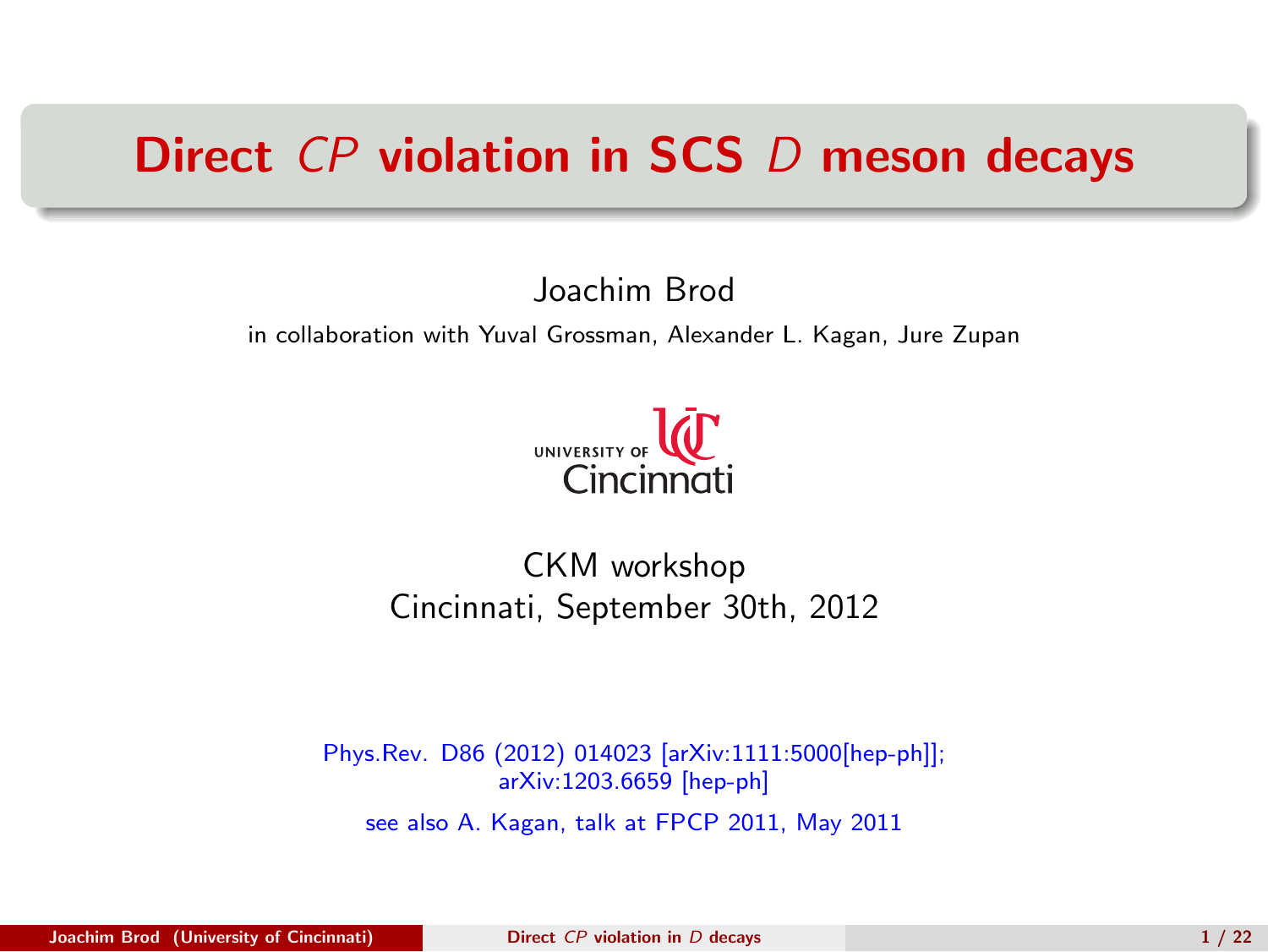## Introduction

Singly Cabibbo-suppressed (SCS)  $D$ -meson decays  $D^0 \to \pi^+ \pi^-$  ,  $D^0 \to K^+ K^-$ 



CP violation in SCS D-meson decays is suppressed in the standard model (SM):

- two-generation dominance
- loop suppression (penguin amplitudes)
- GIM mechanism

Naively, expect effects of 
$$
\mathcal{O}\left(\frac{V_{ub}V_{cb}}{V_{us}V_{cs}}\frac{\alpha_s}{\pi}\right) \sim 0.01\%
$$
.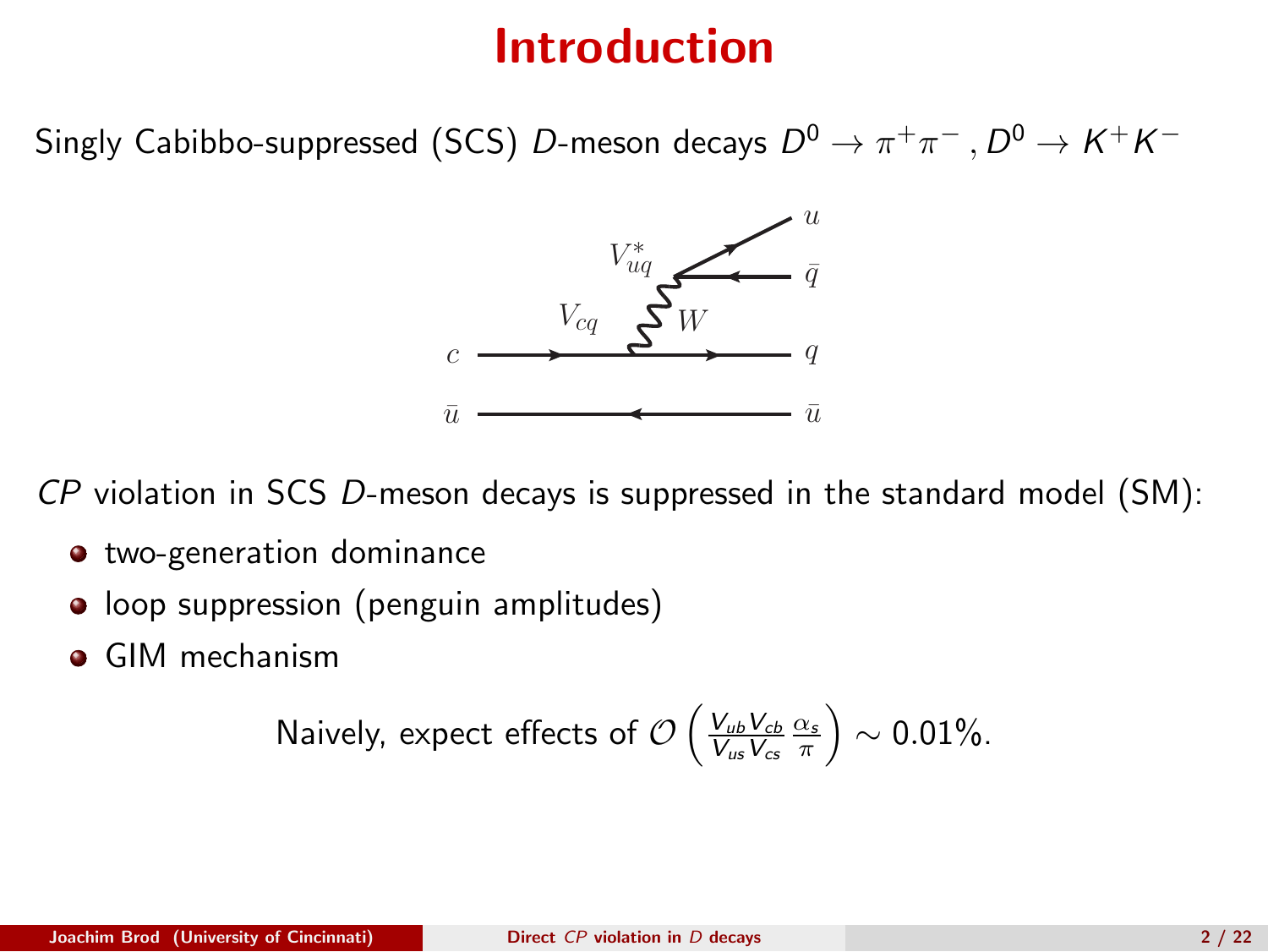## **Definitions**

$$
A_f \equiv A(D^0 \to f) = A_f^T \left[ 1 + r_f e^{i(\delta_f - \phi_f)} \right],
$$
  

$$
\bar{A}_f \equiv A(\overline{D^0} \to f) = A_f^T \left[ 1 + r_f e^{i(\delta_f + \phi_f)} \right]
$$

 $r_f$  relative magnitude of subleading (penguin) amplitude with relative strong phase  $\delta_{f}$ , weak phase  $\phi_{f}$ .

$$
\mathcal{A}_f^{\text{dir}} := \frac{|A_f|^2 - |\bar{A}_f|^2}{|A_f|^2 + |\bar{A}_f|^2} = 2r_f \sin \phi_f \sin \delta_f
$$

(Universal) indirect contribution  $A_f^{\text{ind}}$  cancels to good approximation in

$$
\Delta\mathcal{A}_{\textstyle{CP}}:=\mathcal{A}_{\textstyle{K^+K^-}}^{\text{dir}}-\mathcal{A}_{\pi^+\pi^-}^{\text{dir}}
$$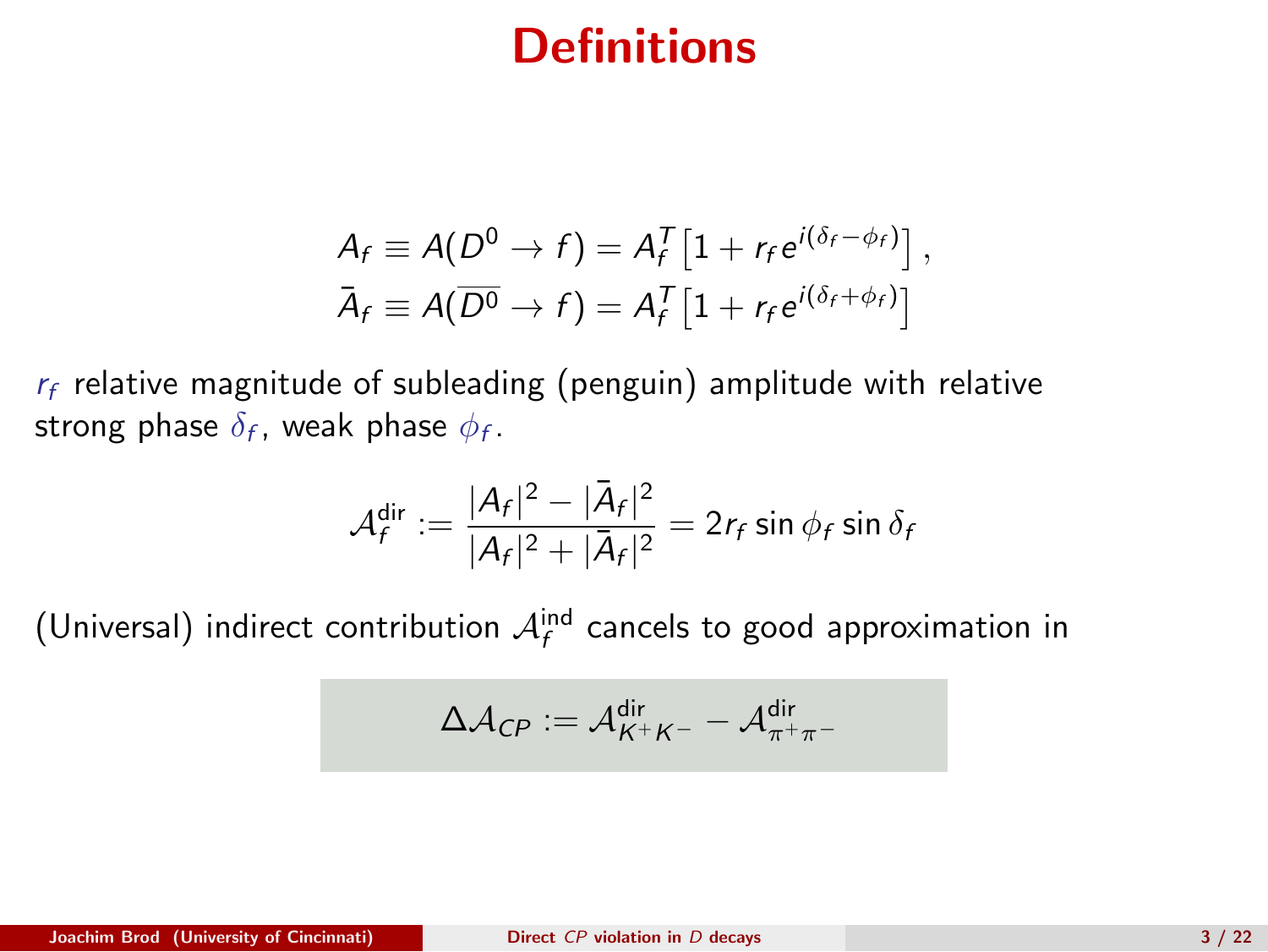### **Measurements**

First significant measurements of CP violation in the up-quark sector LHCb [arXiv:1112.0938]:

$$
\Delta {\cal A}_{\it CP} = (-0.82 \pm 0.21 \pm 0.11)\%
$$

CDF [arXiv:1207.2158]:

$$
\Delta A_{CP} = (-0.62 \pm 0.21 \pm 0.10)\%
$$

leading to new world average [HFAG 2012]:

$$
\Delta\mathcal{A}_{\textsf{CP}}=(-0.678\pm0.147)\%
$$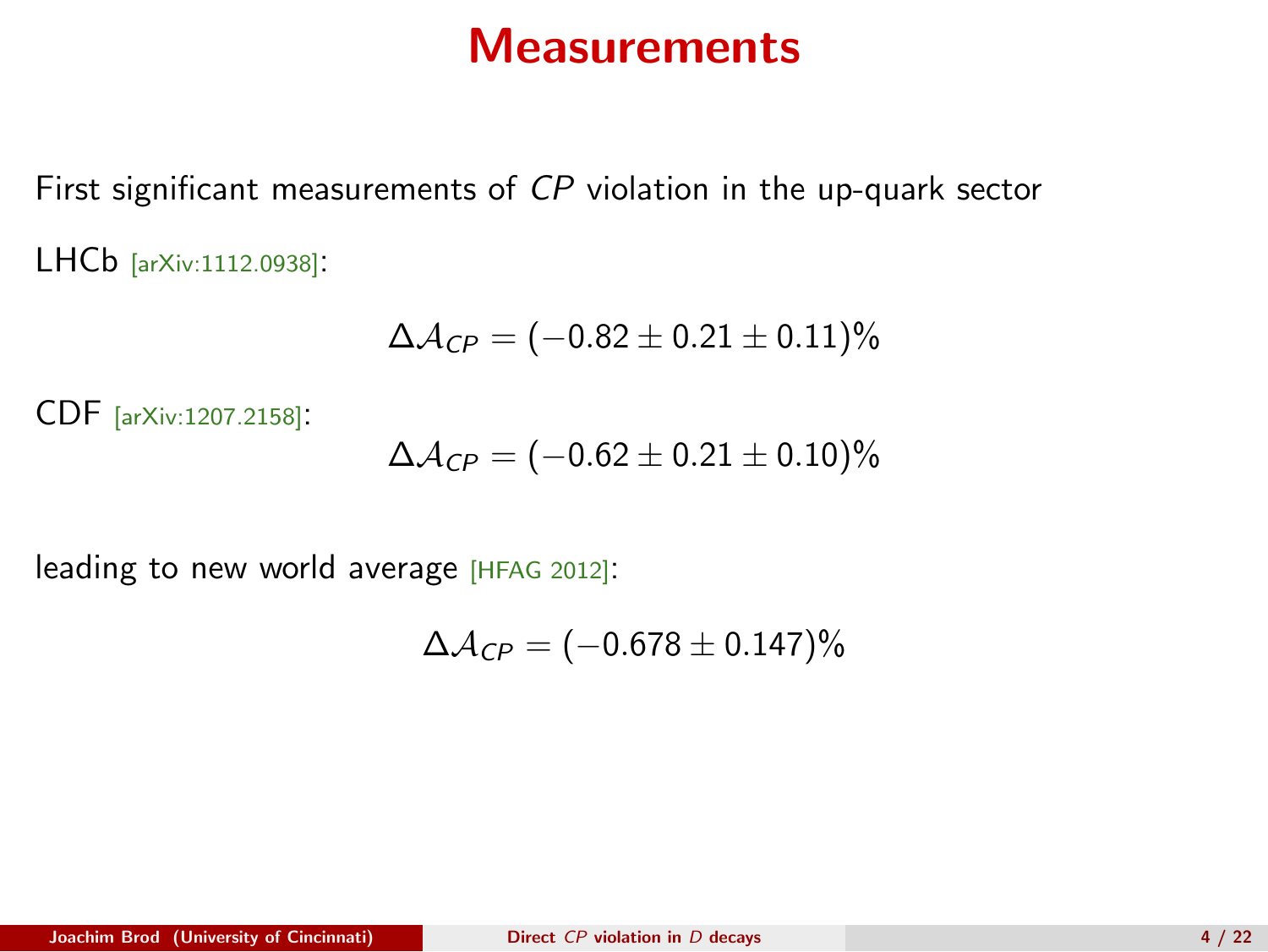### Could it have been expected?

"There one typically finds asymmetries  $\sim \mathcal{O}(10^{-4})$ , i.e. somewhat smaller than the rough benchmark stated above. Yet 10<sup>−3</sup> effects are conceivable, and even  $1\%$  effects cannot be ruled out completely."

[D. Benson, S. Bianco, I. Bigi, F. L. Fabbri, hep-ex/0309021]

"This would lead to gigantic CP violations, an asymmetry of order 1. This is of course very unlikely [. . . ]"

[M. Golden, B. Grinstein, Phys. Lett. B 222]

Can we be more specific?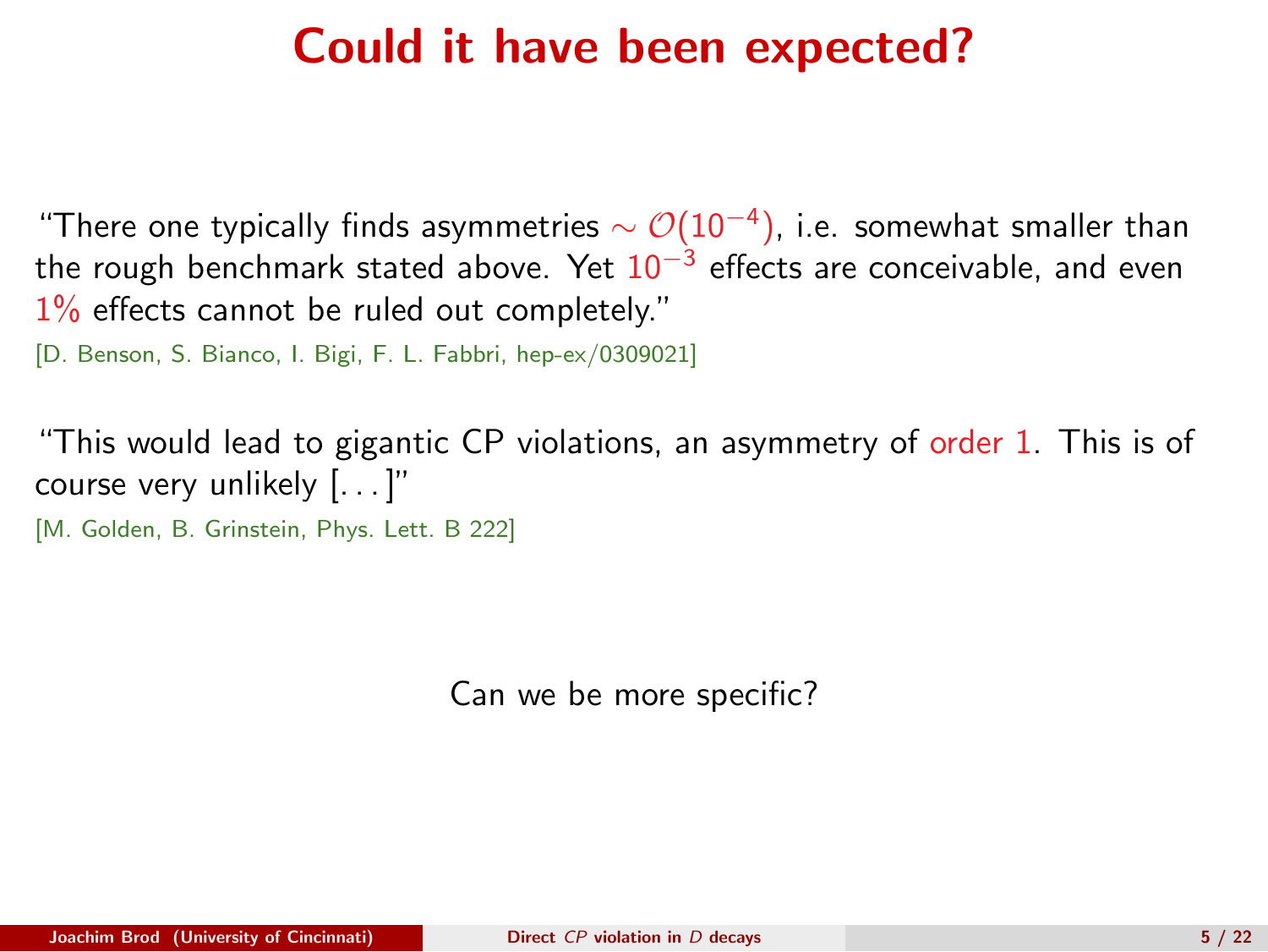### SM weak effective Hamiltonian

$$
H_{\text{eff}}^{\text{SCS}} = \frac{G_F}{\sqrt{2}} \left\{ \left( V_{cs} V_{us}^* - V_{cd} V_{ud}^* \right) \sum_{i=1,2} C_i \left( Q_i^{\bar{s}s} - Q_i^{\bar{d}d} \right) / 2 - V_{cb} V_{ub}^* \left[ \sum_{i=1,2} C_i \left( Q_i^{\bar{s}s} + Q_i^{\bar{d}d} \right) / 2 + \sum_{i=3}^6 C_i Q_i + C_{8g} Q_{8g} \right] \right\} + \text{h.c.}
$$



- · Wilson coefficients: perturbative
- Matrix elements: leading power and power corrections in  $1/m_c$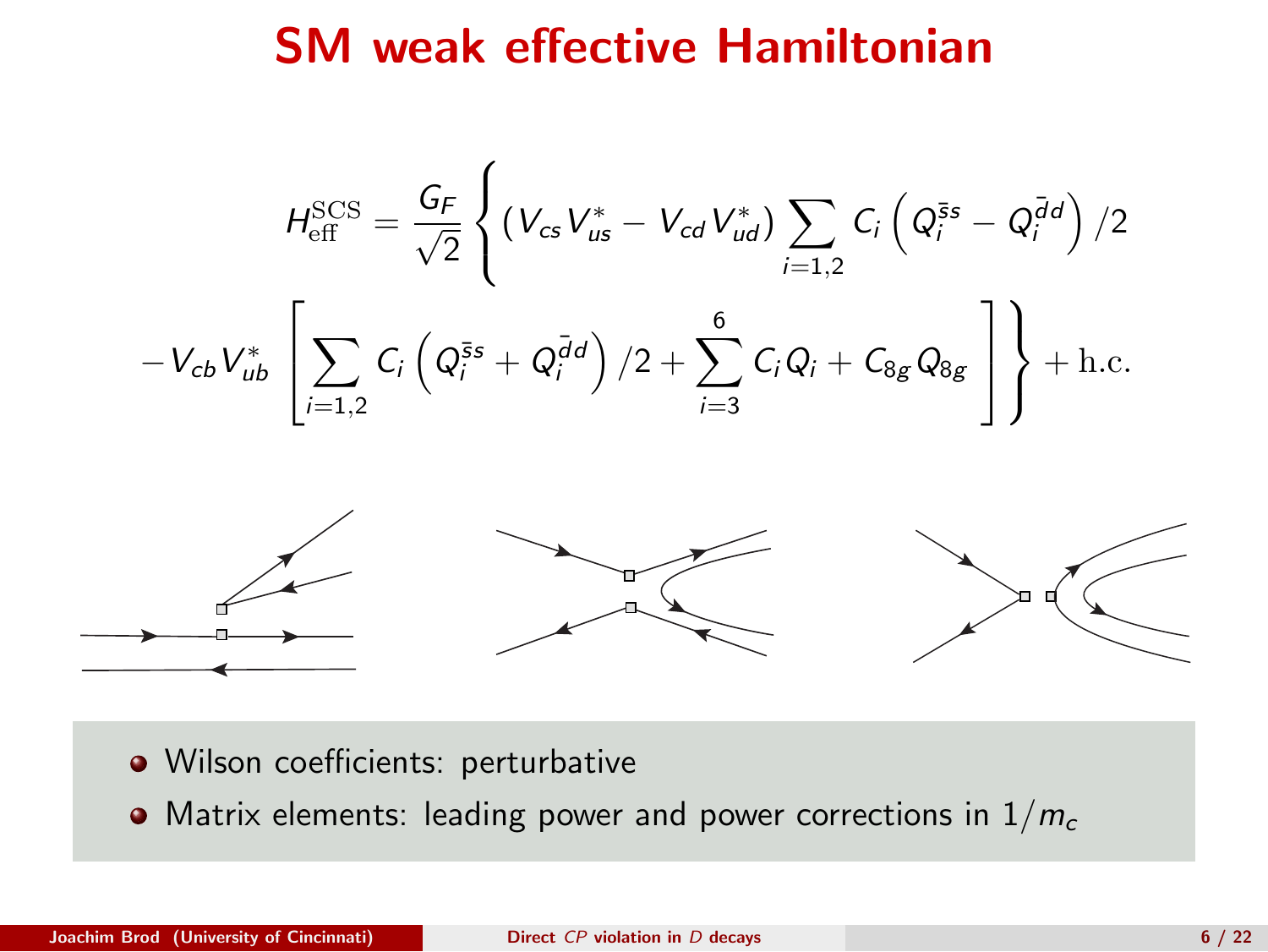### SM: Large penguin power corrections

Leading power ("Naive factorization"  $+ O(\alpha_s)$  corrections): For  $\phi_f = \gamma \approx 67^\circ$  and  $\mathcal{O}(1)$  strong phases

 $\Delta A_{CP}$ (leading power) ~ 4r<sub>f</sub> =  $\mathcal{O}(0.1\%)$ .

Order of magnitude below measurement!

**From**  $SU(3)_F$  **fits** [Cheng, Chiang, 1001.0987, 1201.0785; Bhattacharya, Gronau, Rosner, 1201.2351; Pirtskhalava, Uttayarat, 1112.5451] we know that power corrections are large. Signals breakdown of  $1/m_c$  expansion

Power corrections: look at two specific contributions - insertions of  $Q_4$ ,  $Q_6$ 



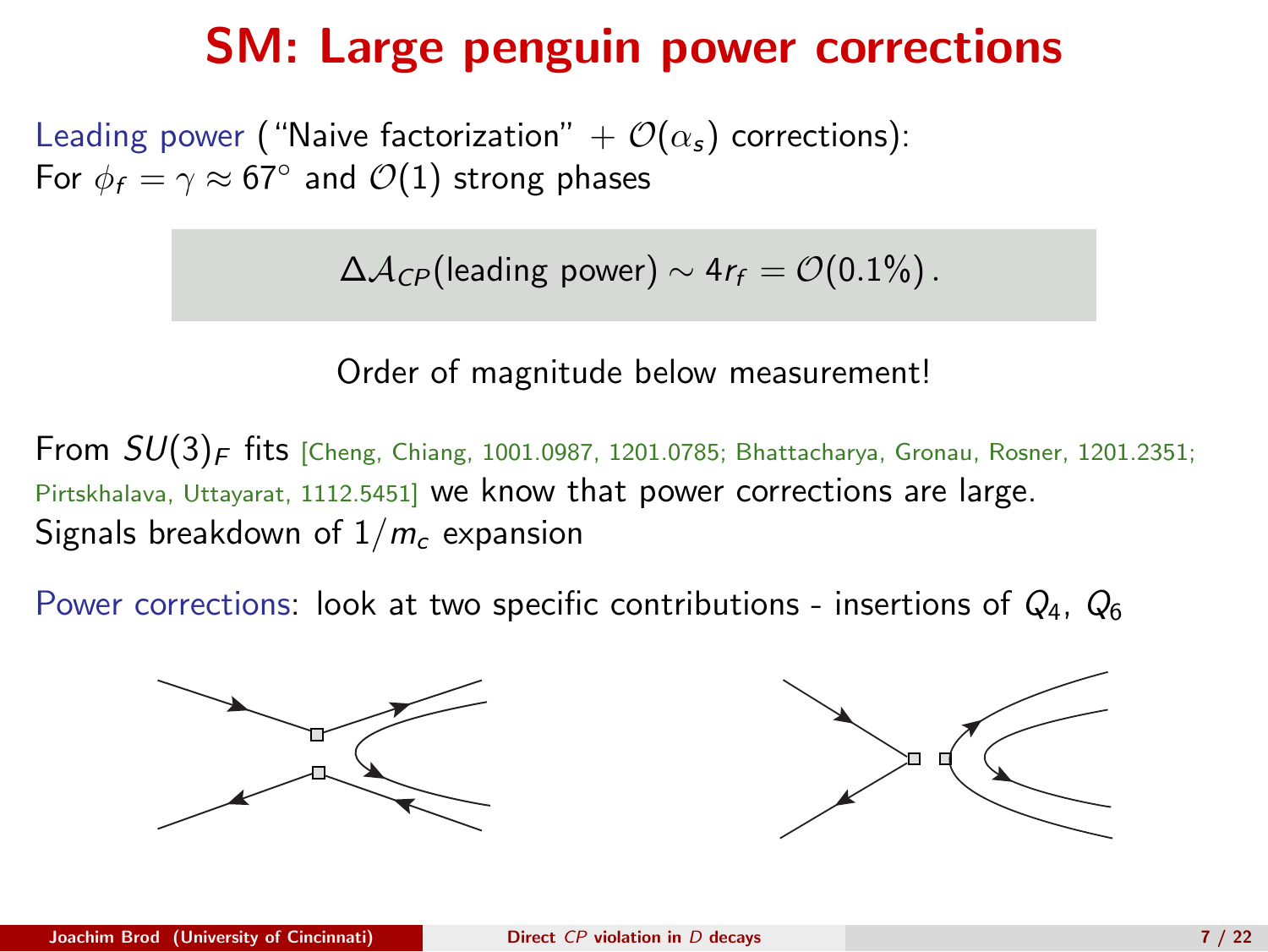# SM: Large penguin power corrections

Associated penguin contractions of  $Q_1$  cancel scheme and scale dependence





- $\bullet$  Extract annihilation amplitudes  $E_f$  from data
- $\bullet$  N<sub>c</sub> counting
- **•** modeling penguin contraction matrix elements

$$
\Delta A_{\text{CP}}(P_{f,1}) = \mathcal{O}(0.3\%) , \quad \Delta A_{\text{CP}}(P_{f,2}) = \mathcal{O}(0.2\%)
$$

 $\Rightarrow$  a SM explanation is plausible.

Cumulative uncertainty of a factor of a few; much larger effects are unlikely.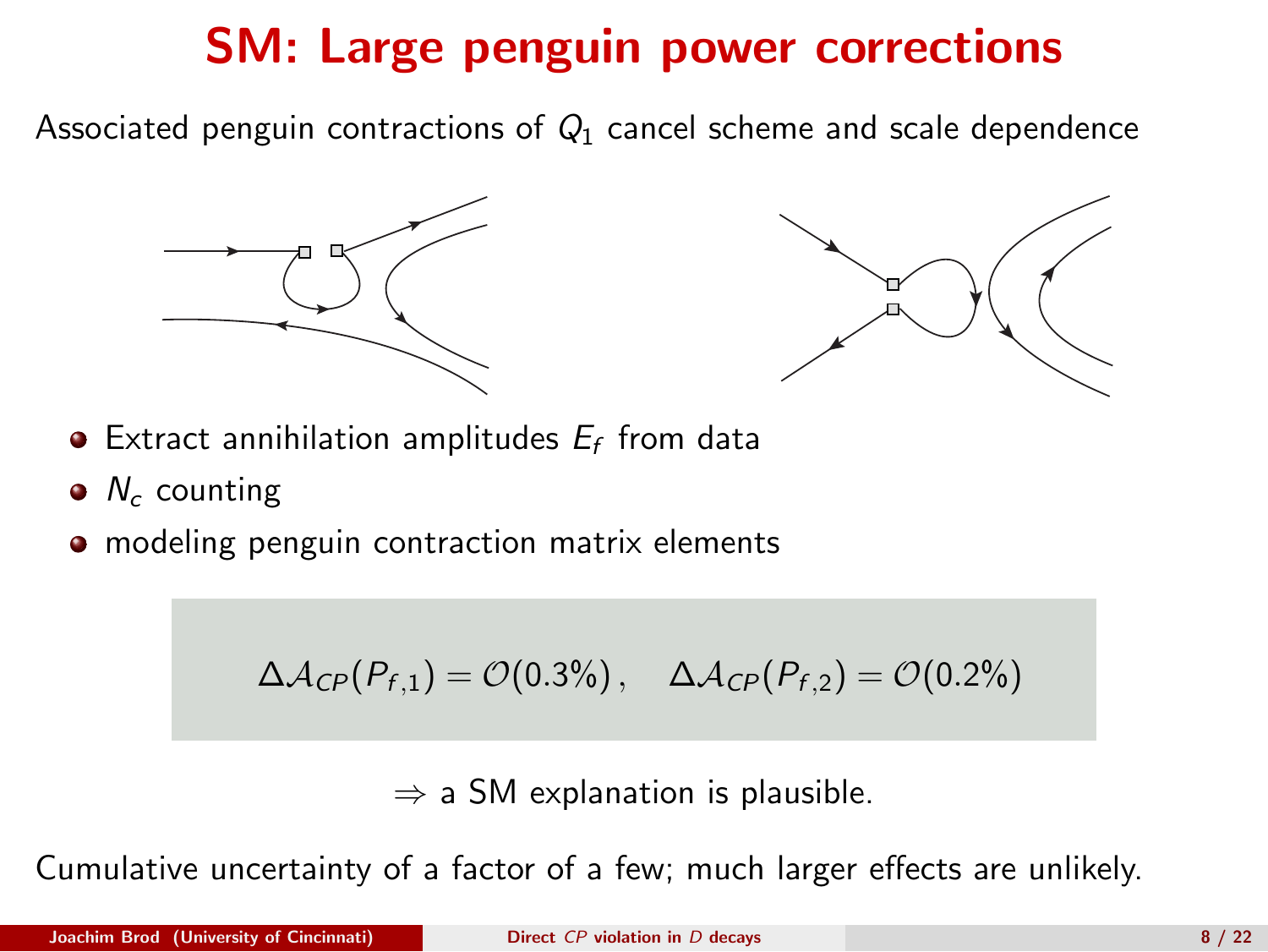### Decay rate difference

From  ${\sf Br}(D^0 \to K^+K^-) \approx 2.8 \times {\sf Br}(D^0 \to \pi^+\pi^-)$  we infer

$$
|A(D^0 \to K^+K^-)| = 1.8 \times |A(D^0 \to \pi^+\pi^-)|.
$$

- Should be the same in  $SU(3)_F$  limit
- Usually interpreted as a sign of large  $\mathcal{O}(1)$   $SU(3)_F$  breaking

But note that

$$
|A(D^0 \to K^- \pi^+)| = 1.15 \times |A(D^0 \to K^+ \pi^-)|
$$

for Cabibbo-favored (CF) decay  $D^0 \to K^-\pi^+$  and doubly Cabibbo-suppressed (DCS) decay  $D^0 \rightarrow K^+\pi^-$ .

Analogous to " $\Delta l = 1/2$  rule" in K decays?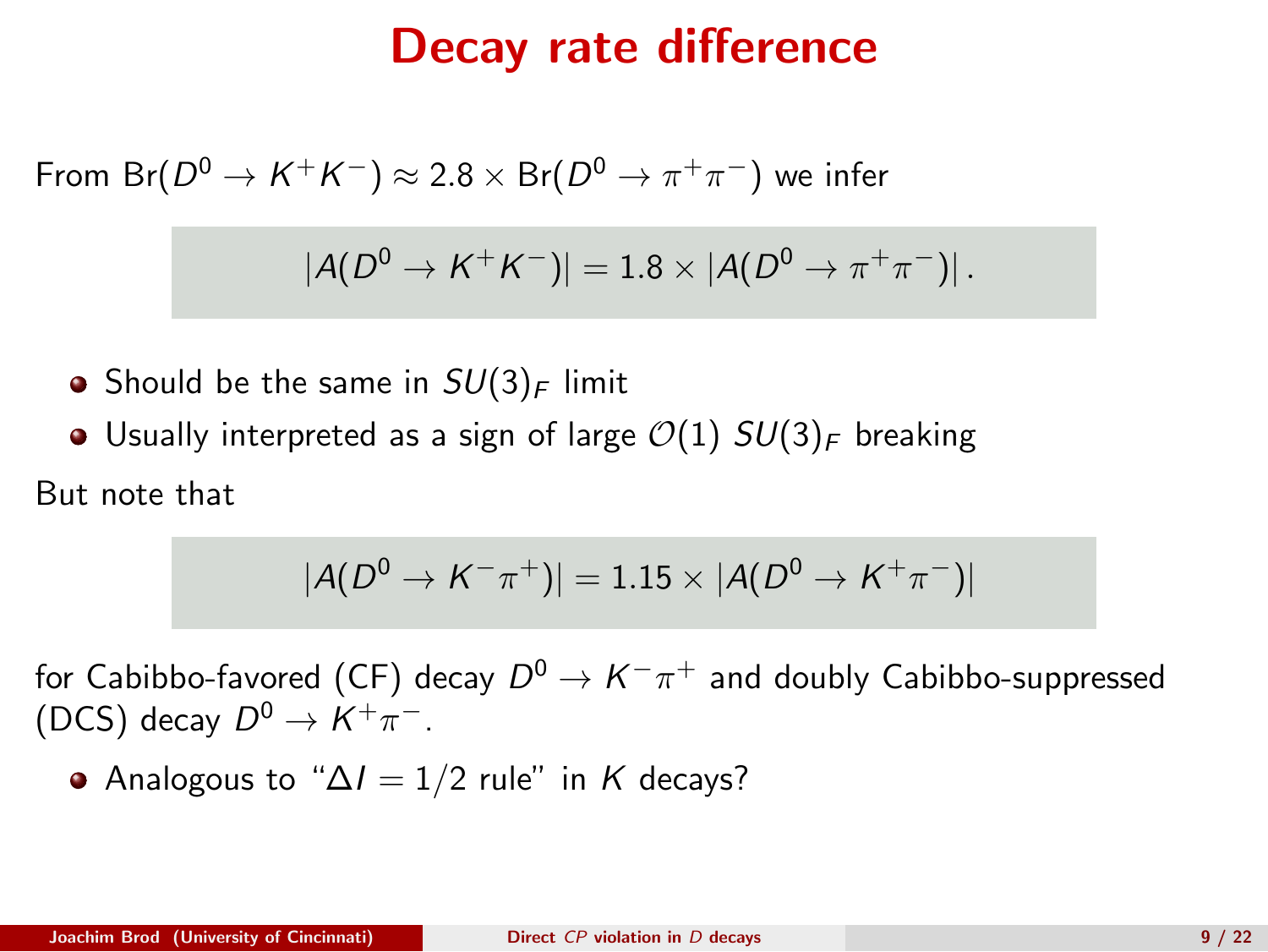### U-spin decomposition of Hamiltonian and states

- $D^0$  is  $U$ -spin  $(s \leftrightarrow d$  symmetry) singlet
- triplet  $(\langle K^+\pi^- |, (\langle K^+K^- | \langle \pi^+\pi^- |)/\sqrt{2}, \langle K^-\pi^+ |),$ singlet  $(\langle K^+K^-| + \langle \pi^+\pi^-|)/\sqrt{2}$

triplet  $(Q_i^{\bar{d}s}, (Q_i^{\bar{s}s} - Q_i^{\bar{d}d})/\sqrt{2}, Q_i^{\bar{s}d})$ , singlet  $(Q_i^{\bar{s}s} + Q_i^{\bar{d}d})/\sqrt{2}$ 

$$
H_{\text{eff}}^{\text{SCS}} = \frac{G_F}{\sqrt{2}} \left\{ V_{cs} V_{us}^* \sum_{i=1,2} C_i \left( Q_i^{\bar{s}s} - Q_i^{\bar{d}d} \right) - V_{cb} V_{ub}^* \left[ \sum_{i=1,2} C_i \left( Q_i^{\bar{s}s} + Q_i^{\bar{d}d} \right) / 2 + \sum_{i=3}^6 C_i Q_i + C_{8g} Q_{8g} \right] \right\} + \text{h.c.}
$$

$$
H_{\text{eff}}^{\text{CF}} = \frac{G_F}{\sqrt{2}} V_{cs} V_{ud}^* \sum_{i=1,2} C_i Q_i^{\bar{d}s} + \text{h.c.} \,, \quad H_{\text{eff}}^{\text{DCS}} = \frac{G_F}{\sqrt{2}} V_{cd} V_{us}^* \sum_{i=1,2} C_i Q_i^{\bar{s}d} + \text{h.c.}
$$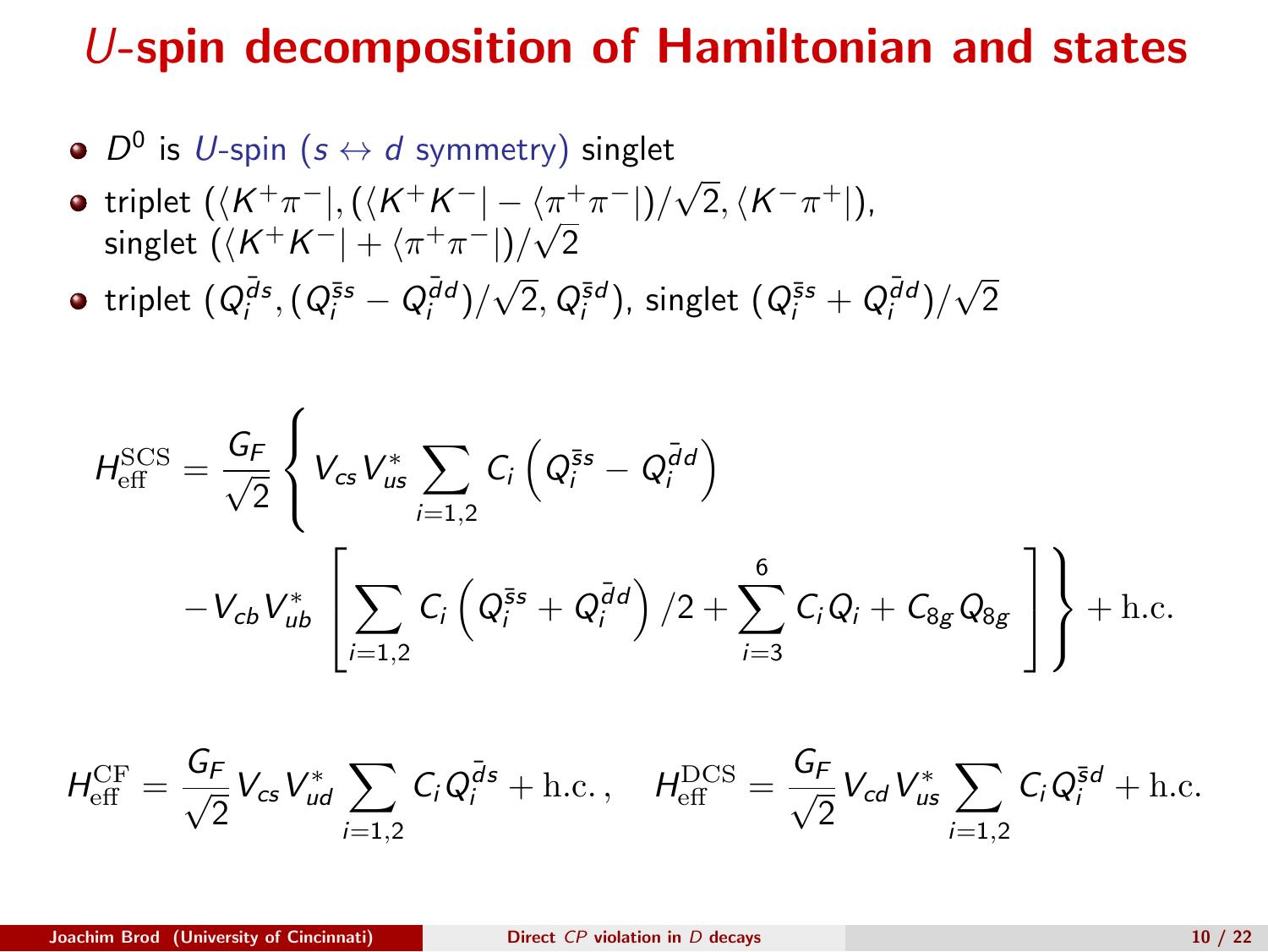### U-spin decomposition  $-$  amplitudes

- Assume nominal U-spin breaking, originating from  $m_s$ ss, of order  $\epsilon_U \sim 20\% \sim f_K/f_\pi - 1$
- Additional assumption:  $\mathcal{T} = \mathcal{O}(1), P = \mathcal{O}(1/\epsilon'),$  where  $\epsilon' \ll 1$

$$
A(\bar{D}^{0} \to K^{+}\pi^{-}) = V_{cs}V_{ud}^{*}T(1 - \frac{1}{2}\epsilon'_{1T}),
$$
  
\n
$$
A(\bar{D}^{0} \to \pi^{+}\pi^{-}) = -V_{cs}V_{us}^{*}[T(1 + \frac{1}{2}\epsilon_{1T}) - P_{break}(1 - \frac{1}{2}\epsilon'_{sd}^{2})]
$$
  
\n
$$
-V_{cb}^{*}V_{ub}(T/2(1 + \frac{1}{2}\epsilon_{1T}) + P(1 - \frac{1}{2}\epsilon_{P})),
$$
  
\n
$$
A(\bar{D}^{0} \to K^{+}K^{-}) = V_{cs}V_{us}^{*}[T(1 - \frac{1}{2}\epsilon_{1T}) + P_{break}(1 + \frac{1}{2}\epsilon'_{sd}^{2})]
$$
  
\n
$$
-V_{cb}^{*}V_{ub}(T/2(1 - \frac{1}{2}\epsilon_{1T}) + P(1 + \frac{1}{2}\epsilon_{P})),
$$
  
\n
$$
A(\bar{D}^{0} \to \pi^{+}K^{-}) = V_{cd}V_{us}^{*}T(1 + \frac{1}{2}\epsilon'_{1T}).
$$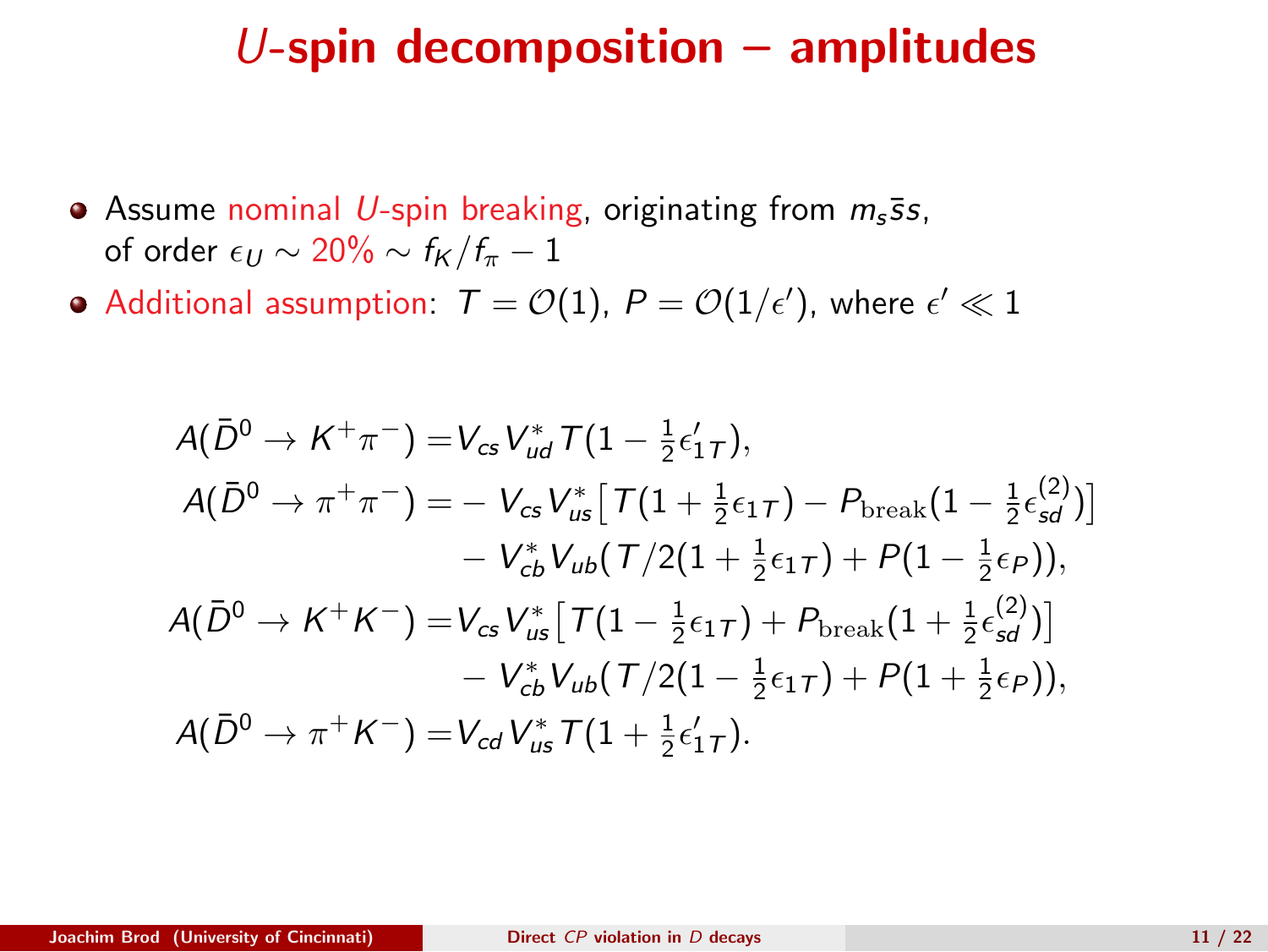# U-spin decomposition  $\mathcal{O}(1)$

$$
A(\bar{D}^{0} \to K^{+}\pi^{-}) = V_{cs}V_{ud}^{*} \mathbf{T}(1 - \frac{1}{2}\epsilon'_{1T}),
$$
  
\n
$$
A(\bar{D}^{0} \to \pi^{+}\pi^{-}) = -V_{cs}V_{us}^{*} [\mathbf{T}(1 + \frac{1}{2}\epsilon_{1T}) - P_{\text{break}}(1 - \frac{1}{2}\epsilon'_{sd}^{2})]
$$
  
\n
$$
-V_{cb}^{*}V_{ub}(\mathbf{T}/2(1 + \frac{1}{2}\epsilon_{1T}) + P(1 - \frac{1}{2}\epsilon_{P})),
$$
  
\n
$$
A(\bar{D}^{0} \to K^{+}K^{-}) = V_{cs}V_{us}^{*} [\mathbf{T}(1 - \frac{1}{2}\epsilon_{1T}) + P_{\text{break}}(1 + \frac{1}{2}\epsilon'_{sd}^{2})]
$$
  
\n
$$
-V_{cb}^{*}V_{ub}(\mathbf{T}/2(1 - \frac{1}{2}\epsilon_{1T}) + P(1 + \frac{1}{2}\epsilon_{P})),
$$
  
\n
$$
A(\bar{D}^{0} \to \pi^{+}K^{-}) = V_{cd}V_{us}^{*} \mathbf{T}(1 + \frac{1}{2}\epsilon'_{1T}).
$$

$$
T = -\frac{1}{2} \left( \langle K^+ K^- | C_i (Q_i^{\overline{s}s} - Q_i^{\overline{d}d}) | \bar{D}^0 \rangle - \langle \pi^+ \pi^- | C_i (Q_i^{\overline{s}s} - Q_i^{\overline{d}d}) | \bar{D}^0 \rangle \right)
$$
  
=  $\langle K^+ \pi^- | C_i Q_i^{\overline{d}s} | \bar{D}^0 \rangle = \langle \pi^+ K^- | C_i Q_i^{\overline{s}d} | \bar{D}^0 \rangle \sim \mathcal{O}(1).$ 

All four rates are equal to  $\mathcal{O}(\epsilon_{U}^{0})$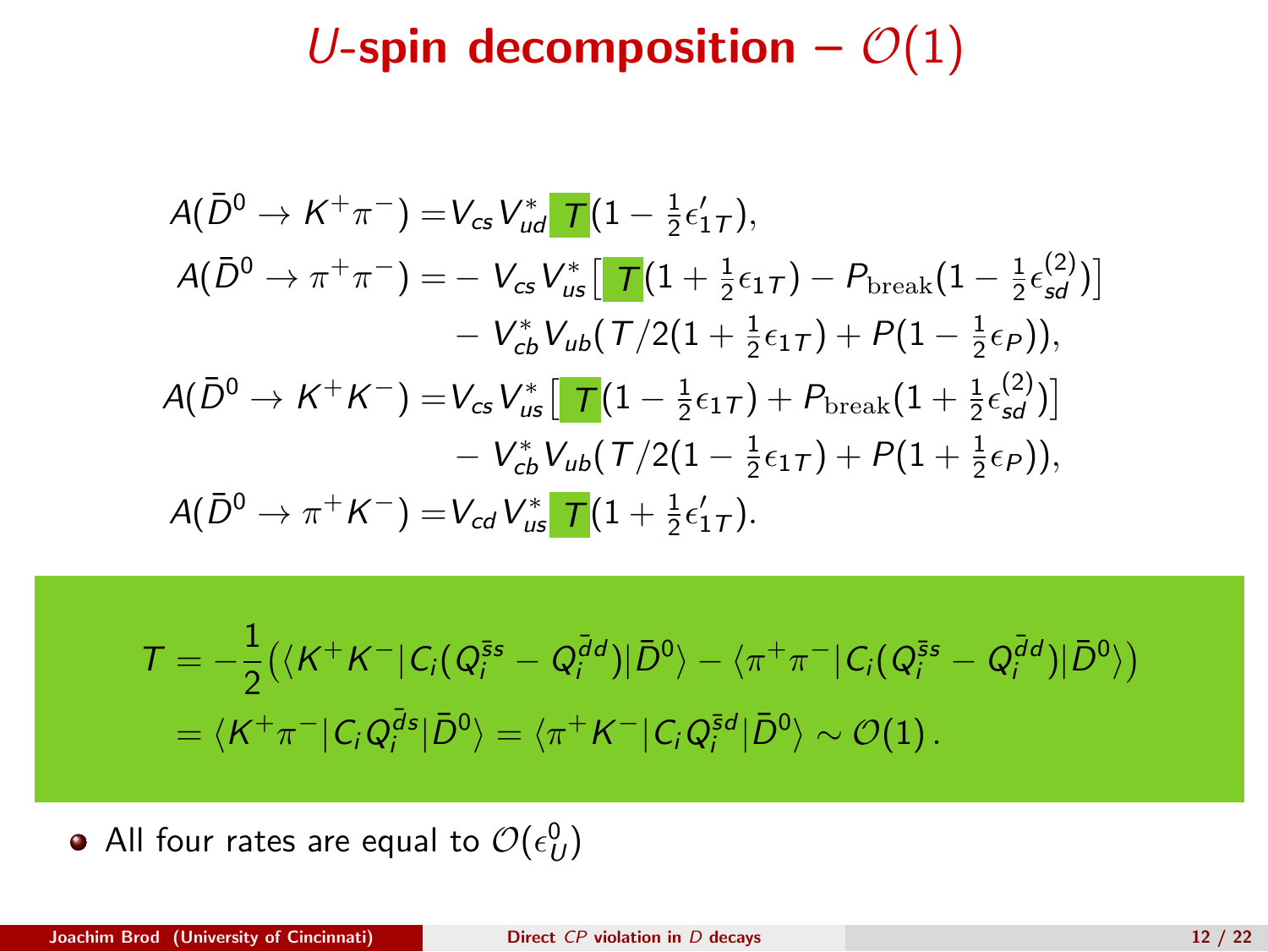# U-spin decomposition  $-\mathcal{O}(1/\epsilon')$

$$
A(\bar{D}^{0} \to K^{+}\pi^{-}) = V_{cs}V_{ud}^{*}T(1 - \frac{1}{2}\epsilon'_{1T}),
$$
  
\n
$$
A(\bar{D}^{0} \to \pi^{+}\pi^{-}) = -V_{cs}V_{us}^{*}[T(1 + \frac{1}{2}\epsilon_{1T}) - P_{\text{break}}(1 - \frac{1}{2}\epsilon'_{sd}^{(2)})]
$$
  
\n
$$
-V_{cb}^{*}V_{ub}(T/2(1 + \frac{1}{2}\epsilon_{1T}) + P(1 - \frac{1}{2}\epsilon_{P})),
$$
  
\n
$$
A(\bar{D}^{0} \to K^{+}K^{-}) = V_{cs}V_{us}^{*}[T(1 - \frac{1}{2}\epsilon_{1T}) + P_{\text{break}}(1 + \frac{1}{2}\epsilon'_{sd}^{(2)})]
$$
  
\n
$$
-V_{cb}^{*}V_{ub}(T/2(1 - \frac{1}{2}\epsilon_{1T}) + P(1 + \frac{1}{2}\epsilon_{P})),
$$
  
\n
$$
A(\bar{D}^{0} \to \pi^{+}K^{-}) = V_{cd}V_{us}^{*}T(1 + \frac{1}{2}\epsilon'_{1T}).
$$

 $P = \langle K^+K^-|C_iQ_i^{\bar{d}d}|\bar{D}^0\rangle = \langle \pi^+\pi^-|C_iQ_i^{\bar{s}s}|\bar{D}^0\rangle \sim \mathcal{O}(1/\epsilon'),$  $T + P = \langle K^+ K^- | C_i Q_i^{\bar{s}s} | \bar{D}^0 \rangle = \langle \pi^+ \pi^- | C_i Q_i^{\bar{d}d} | \bar{D}^0 \rangle \sim \mathcal{O}(1/\epsilon').$ 

- separate  ${\it CP}$  asymmetries have opposite sign to  ${\cal O}(\epsilon^0)$
- $\Delta {\cal A}_{CP}$  enhanced by  $U$ -spin invariant penguin  $P\sim {\cal O}(1/\epsilon')$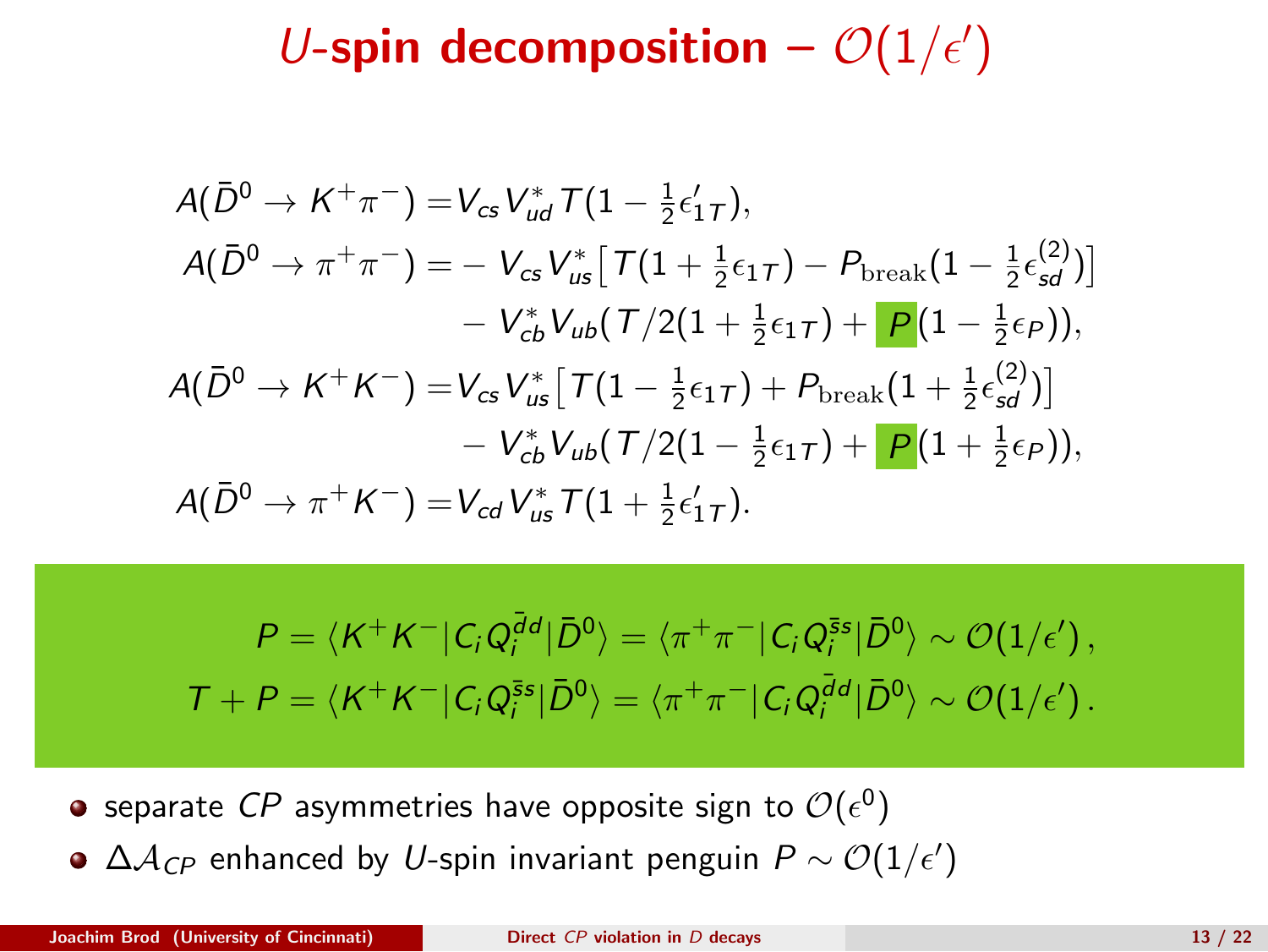U-spin decomposition -  $\mathcal{O}(\epsilon_U/\epsilon')$ 

$$
A(\bar{D}^{0} \to K^{+}\pi^{-}) = V_{cs}V_{ud}^{*}T(1 - \frac{1}{2}\epsilon'_{1T}),
$$
  
\n
$$
A(\bar{D}^{0} \to \pi^{+}\pi^{-}) = -V_{cs}V_{us}^{*}[T(1 + \frac{1}{2}\epsilon_{1T}) - P_{break}(1 - \frac{1}{2}\epsilon'_{sd})]
$$
  
\n
$$
-V_{cb}^{*}V_{ub}(T/2(1 + \frac{1}{2}\epsilon_{1T}) + P(1 - \frac{1}{2}\epsilon_{P})),
$$
  
\n
$$
A(\bar{D}^{0} \to K^{+}K^{-}) = V_{cs}V_{us}^{*}[T(1 - \frac{1}{2}\epsilon_{1T}) + P_{break}(1 + \frac{1}{2}\epsilon'_{sd})]
$$
  
\n
$$
-V_{cb}^{*}V_{ub}(T/2(1 - \frac{1}{2}\epsilon_{1T}) + P(1 + \frac{1}{2}\epsilon_{P})),
$$
  
\n
$$
A(\bar{D}^{0} \to \pi^{+}K^{-}) = V_{cd}V_{us}^{*}T(1 + \frac{1}{2}\epsilon'_{1T}).
$$

$$
\begin{aligned} \mathcal{P}_{\text{break}} &= \frac{1}{2} \big( \langle K^+ K^- \vert C_i (Q_i^{\bar{s} s} - Q_i^{\bar{d} d}) \vert \bar{D}^0 \rangle + \langle \pi^+ \pi^- \vert C_i (Q_i^{\bar{s} s} - Q_i^{\bar{d} d}) \vert \bar{D}^0 \rangle \big) \\ &\sim \mathcal{O}(\epsilon_U / \epsilon') \,. \end{aligned}
$$

 $P_{\rm break} = \epsilon_{\rm sd}^{(1)}P$  violates  $U$  spin, explains  ${\rm Br}(K^+K^-)=2.8\times {\rm Br}(\pi^+\pi^-)$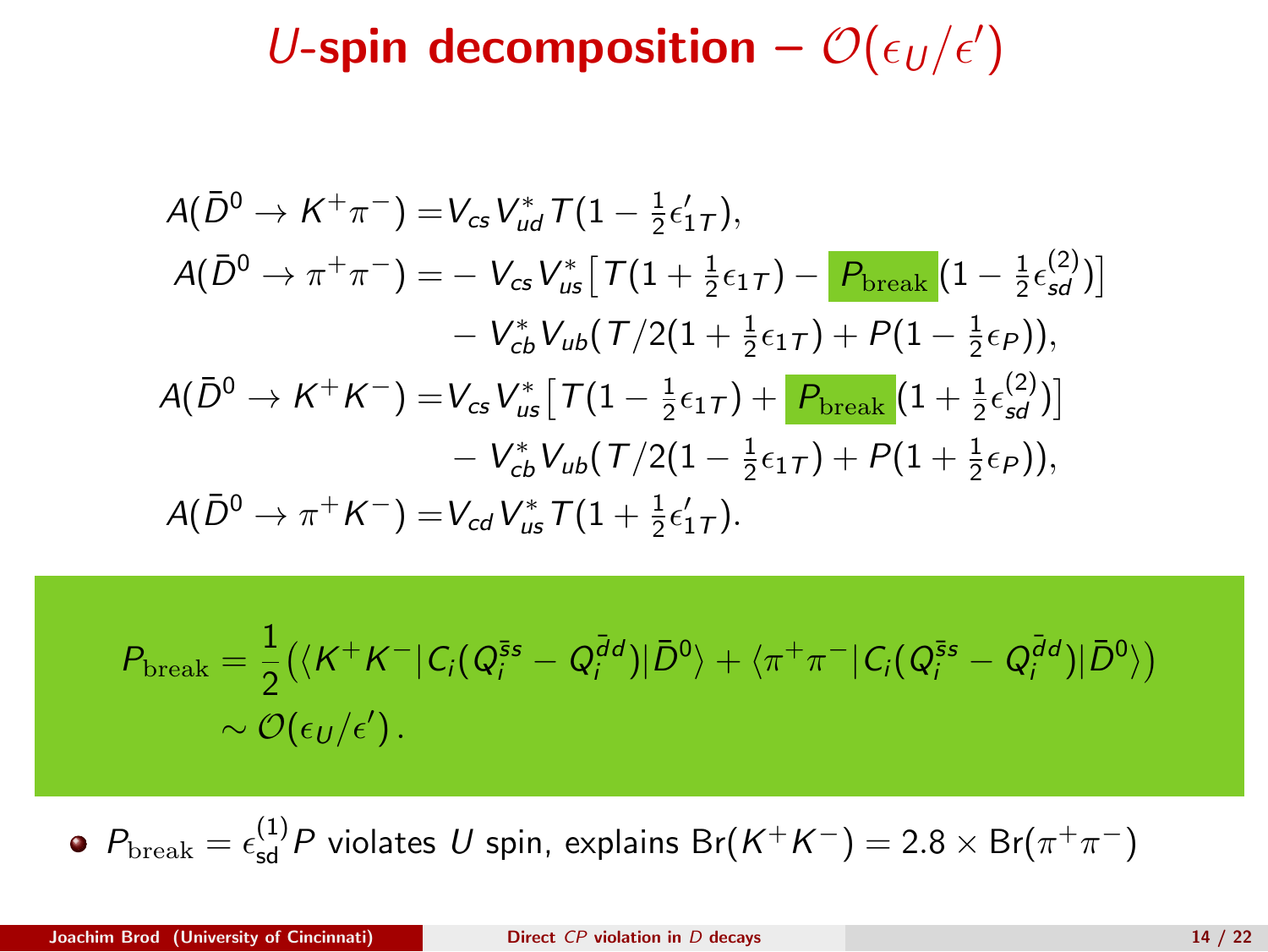U-spin decomposition –  $\mathcal{O}(\epsilon_U)$ 

$$
A(\bar{D}^{0} \to K^{+}\pi^{-}) = V_{cs}V_{ud}^{*} \mathbf{T}(1 - \frac{1}{2}\epsilon_{1T}'),
$$
  
\n
$$
A(\bar{D}^{0} \to \pi^{+}\pi^{-}) = -V_{cs}V_{us}^{*} [\mathbf{T}(1 + \frac{1}{2}\epsilon_{1T}) - P_{break}(1 - \frac{1}{2}\epsilon_{sd}^{(2)})]
$$
  
\n
$$
-V_{cb}^{*}V_{ub}(\mathbf{T}/2(1 + \frac{1}{2}\epsilon_{1T}) + P(1 - \frac{1}{2}\epsilon_{P})),
$$
  
\n
$$
A(\bar{D}^{0} \to K^{+}K^{-}) = V_{cs}V_{us}^{*} [\mathbf{T}(1 - \frac{1}{2}\epsilon_{1T}) + P_{break}(1 + \frac{1}{2}\epsilon_{sd}^{(2)})]
$$
  
\n
$$
-V_{cb}^{*}V_{ub}(\mathbf{T}/2(1 - \frac{1}{2}\epsilon_{1T}) + P(1 + \frac{1}{2}\epsilon_{P})),
$$
  
\n
$$
A(\bar{D}^{0} \to \pi^{+}K^{-}) = V_{cd}V_{us}^{*} \mathbf{T}(1 + \frac{1}{2}\epsilon_{1T}^{'}).
$$

Difference of  $K^+\pi^-$  and  $\pi^+K^-$  decay rates arises at  $\mathcal{O}(\epsilon_U)$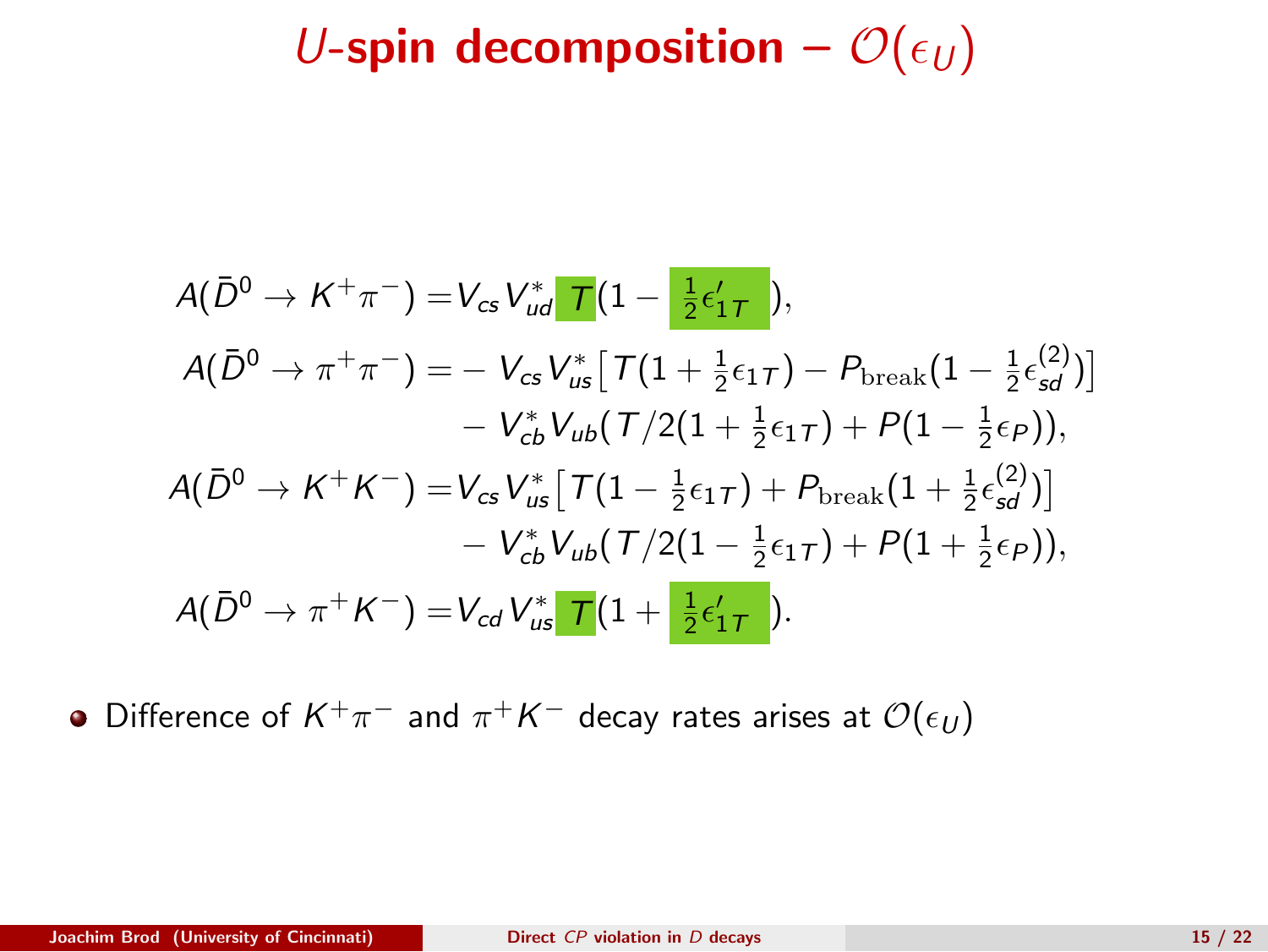## U-spin sum rule

- $\bullet$  U-spin decomposition implies one linear relation of amplitudes  $A_{K^-\pi^+} + A_{K^+\pi^-} = A_{K^+K^-} + A_{\pi^+\pi^-}$
- We have the following experimental relation:

$$
\frac{|A(D^0 \to K^+ K^-)| + |A(D^0 \to \pi^+ \pi^-)|}{|A(D^0 \to K^+ \pi^-)| + |A(D^0 \to K^- \pi^+)|} - 1 = (4.0 \pm 1.6)\%
$$

- $\bullet$  Gets corrections linear in U-spin breaking
- $\bullet$  Solutions with small tuning of strong phases only for nominal U-spin breaking!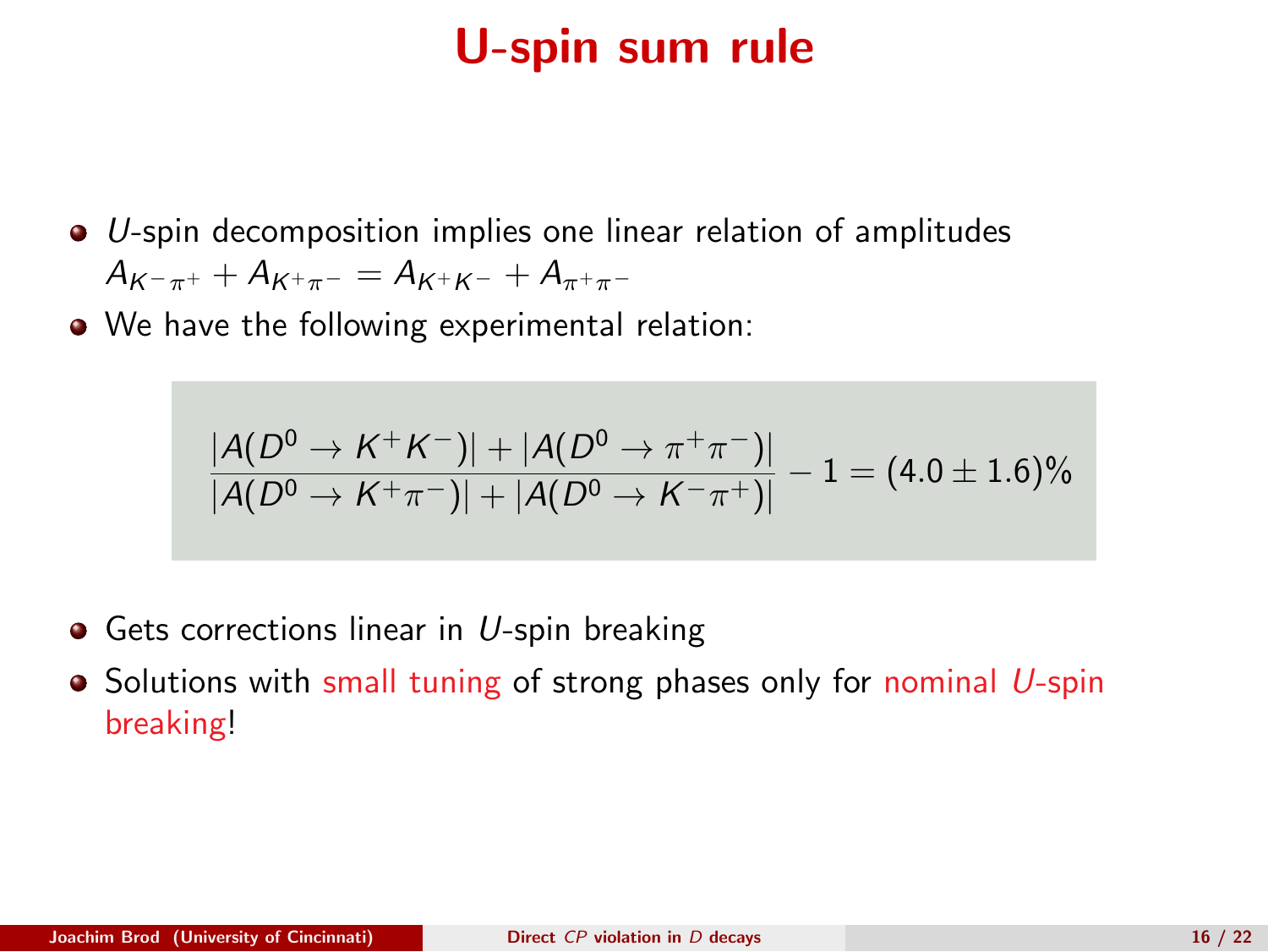# Consistent picture

The following consistent and natural picture arises:

- $\bullet$   $D \rightarrow K\pi$  rates and sum rule hint at nominal U-spin breaking.
- **•** Thus need large penguin contractions to explain the  $KK, \pi\pi$  rate difference.
- The large penguins account for large  $\Delta A_{CP}$ .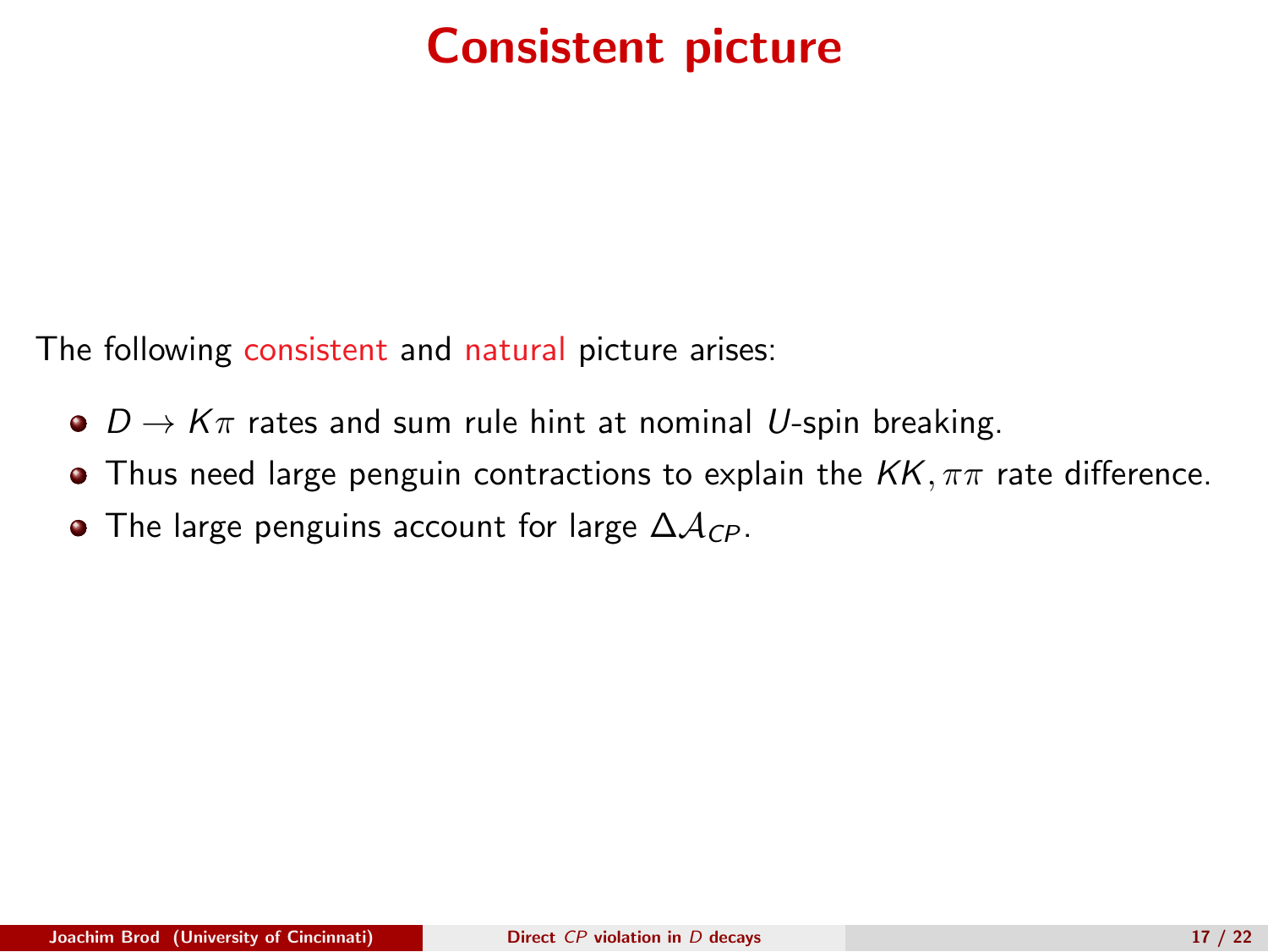# Fit to branching ratios



• Fit shows  $P_{break} \sim T/2$ 

$$
\bullet \hspace{0.1cm} \textsf{Recall} \hspace{0.1cm} P_{\textsf{break}} = \epsilon_U P
$$

• For 
$$
\epsilon_U = 0.2
$$
:

$$
r_f = \frac{|V_{cb}V_{ub}|}{|V_{cs}V_{us}|} \frac{P}{|T \pm P_{break}|}
$$

$$
\sim \frac{|V_{cb}V_{ub}|}{|V_{cs}V_{us}|} \frac{1}{2 \epsilon_U} \sim 0.2\%
$$

• Right order of magnitude to explain  $\Delta A_{CP}!$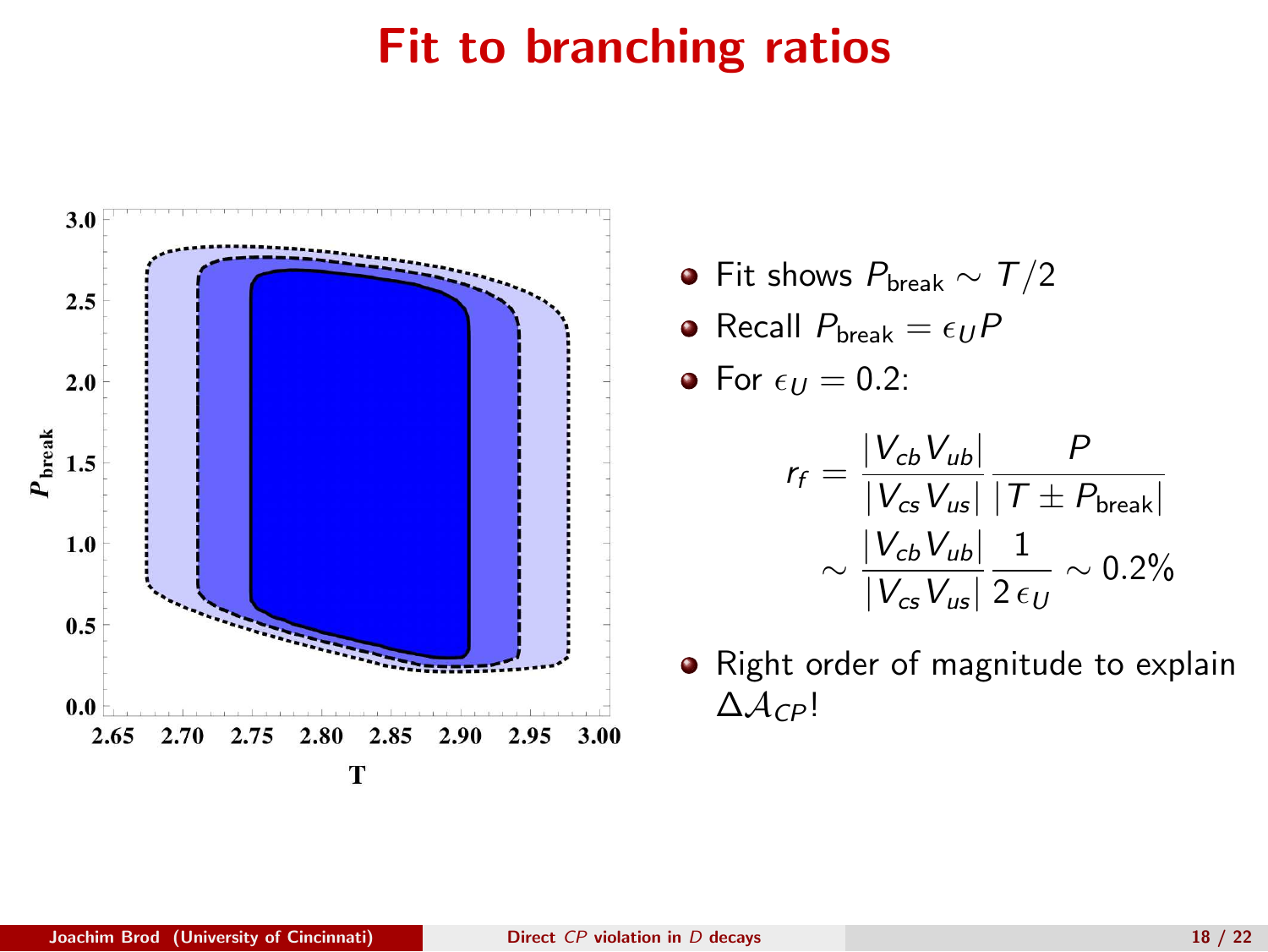# Fit including CP asymmetries

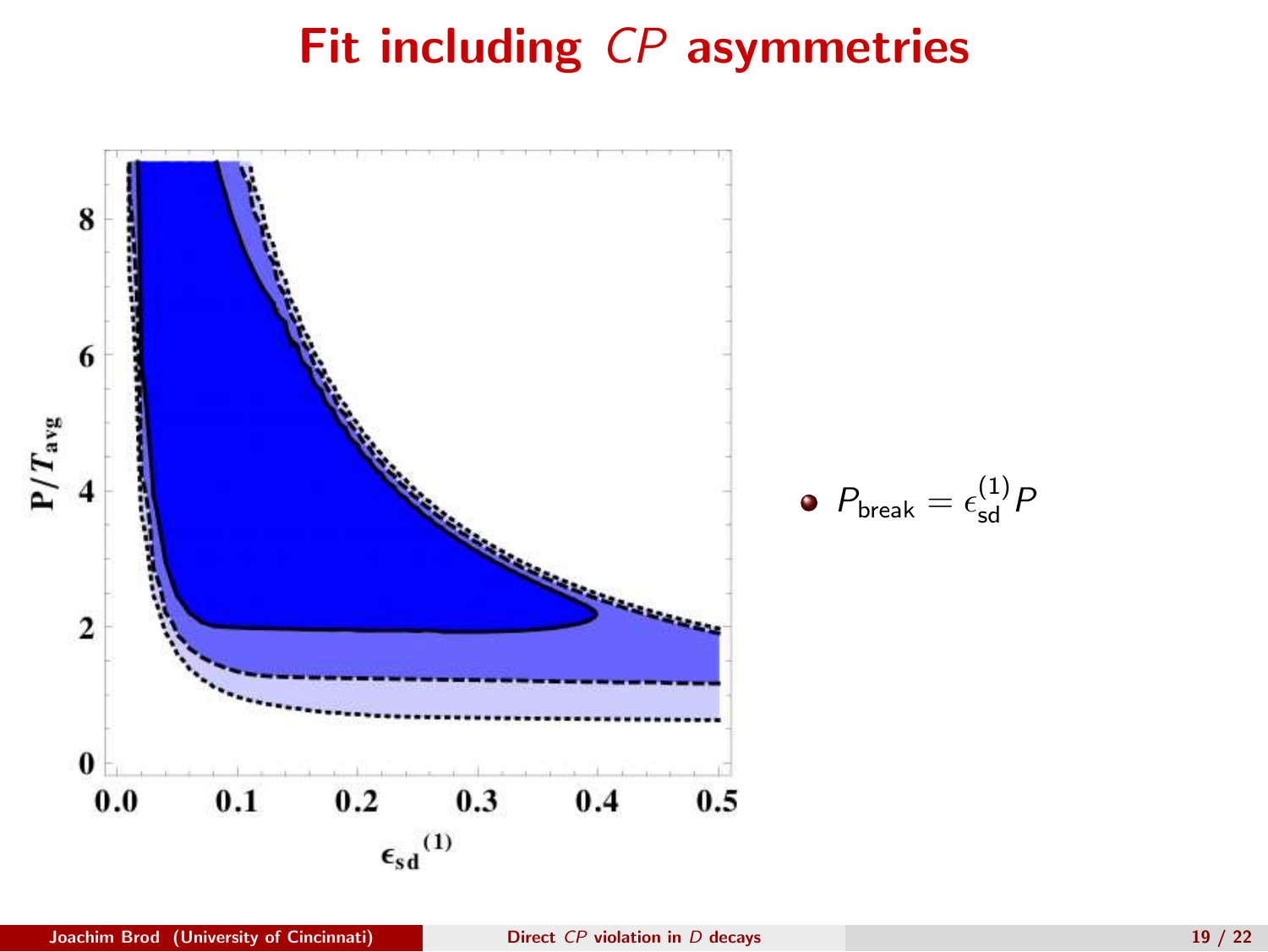## $\Delta A_{CP}$  from fit

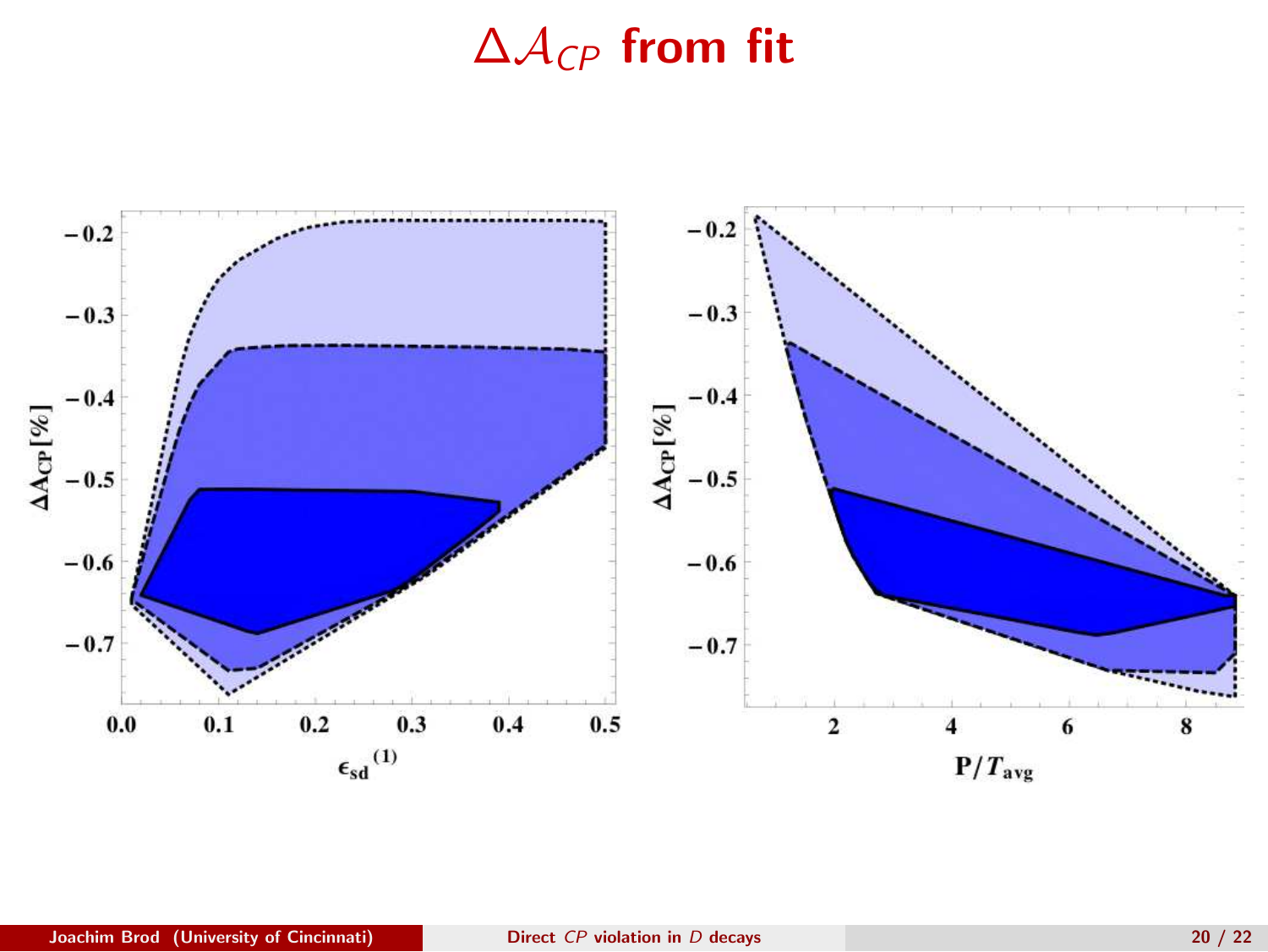### Relations to other modes

By exchanging the spectator quark,

- $D^+\to K^+K^0$
- $D_s^+ \to \pi^+ K^0$

receive contributions from



 $\Rightarrow$  expect direct CP asymmetries of same order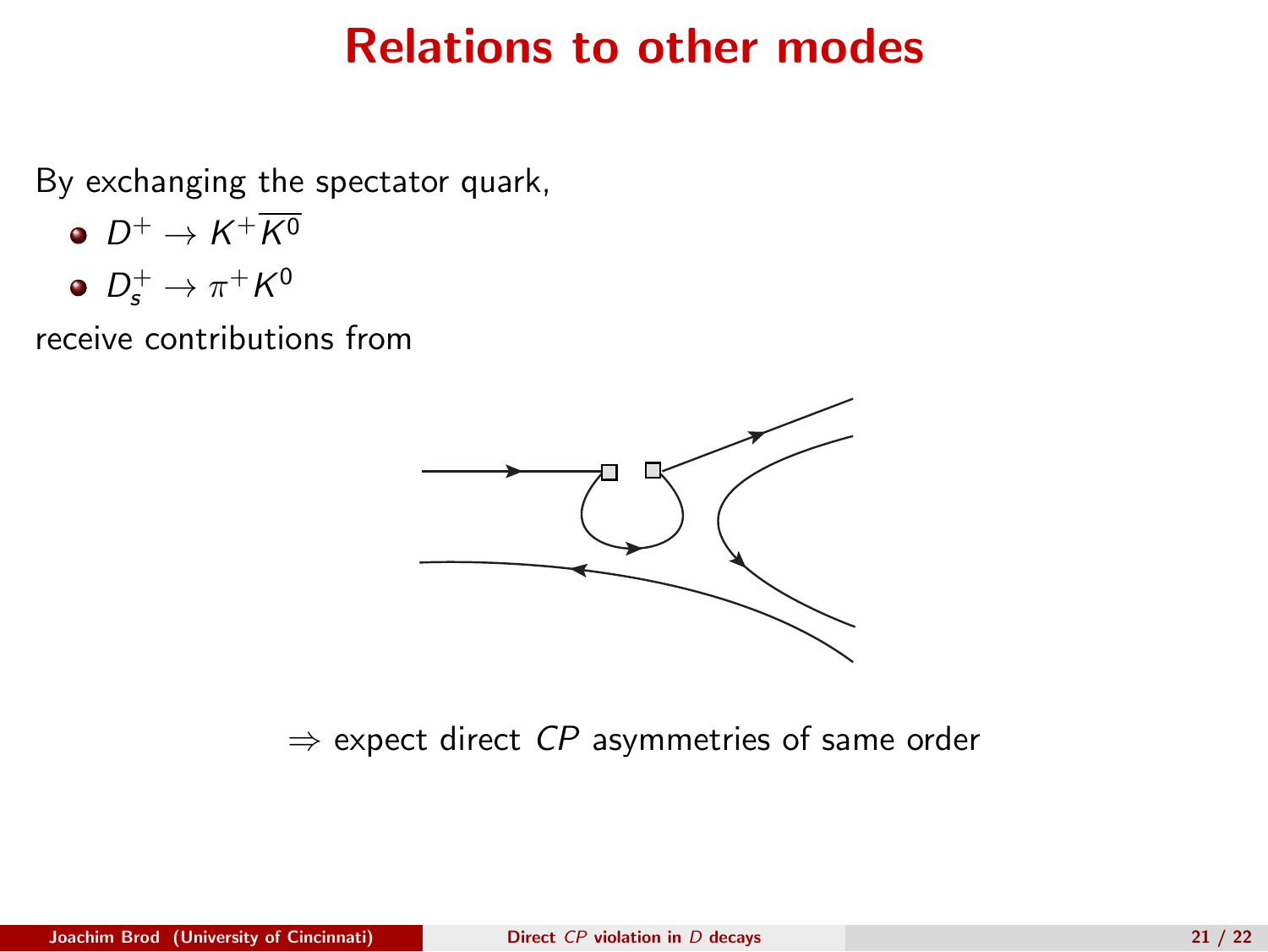# <span id="page-21-0"></span>Conclusion

- Penguin matrix elements can plausibly be large in the SM
- **•** Nominal U-spin breaking is natural, explains rate difference in  $D \to K\pi, \pi K$
- "Broken penguin" then explains rate difference in  $D \to KK, \pi\pi$  $\bullet$
- Related large penguin contractions imply large  $\Delta A_{CP}$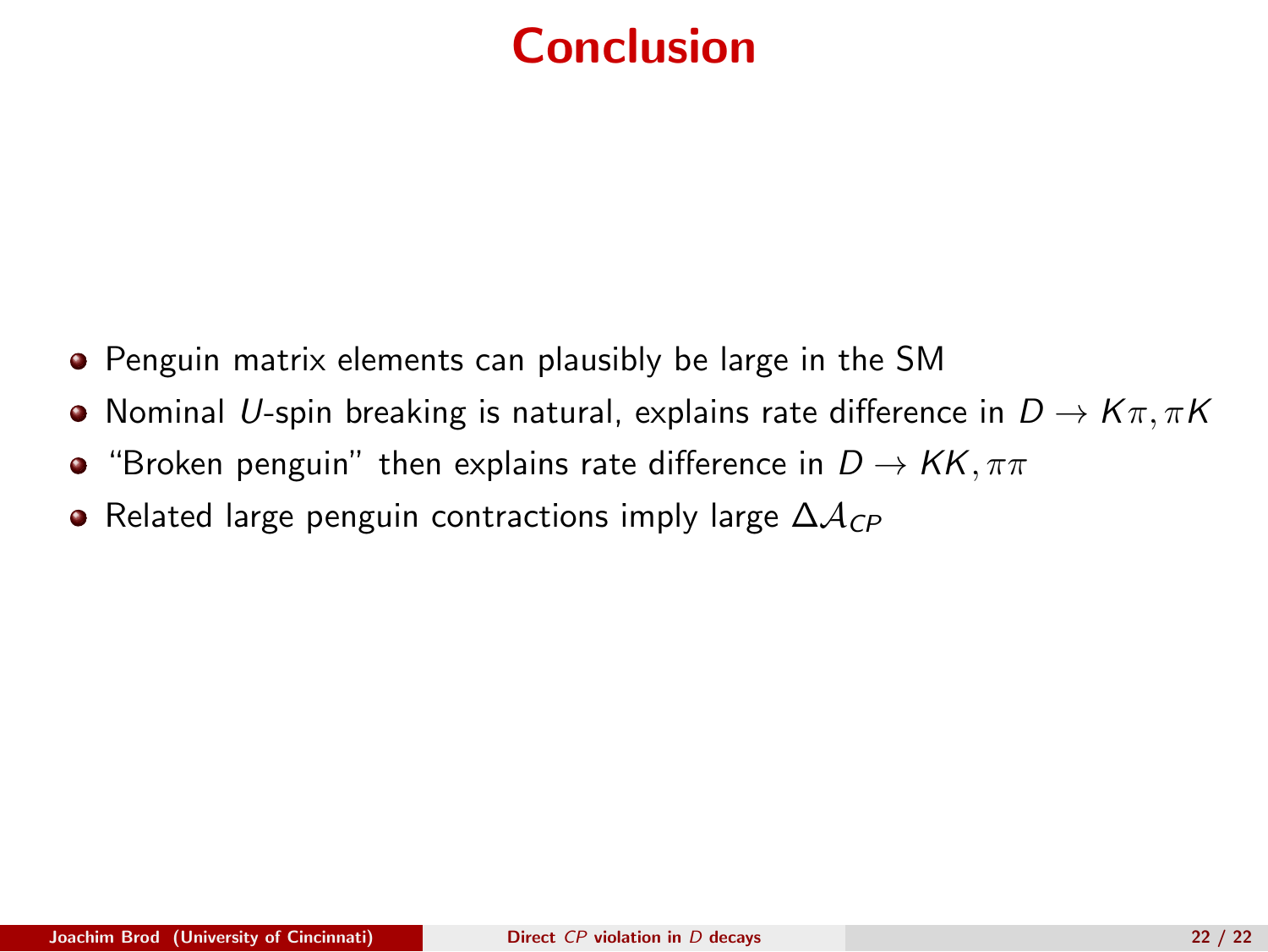## Backup slides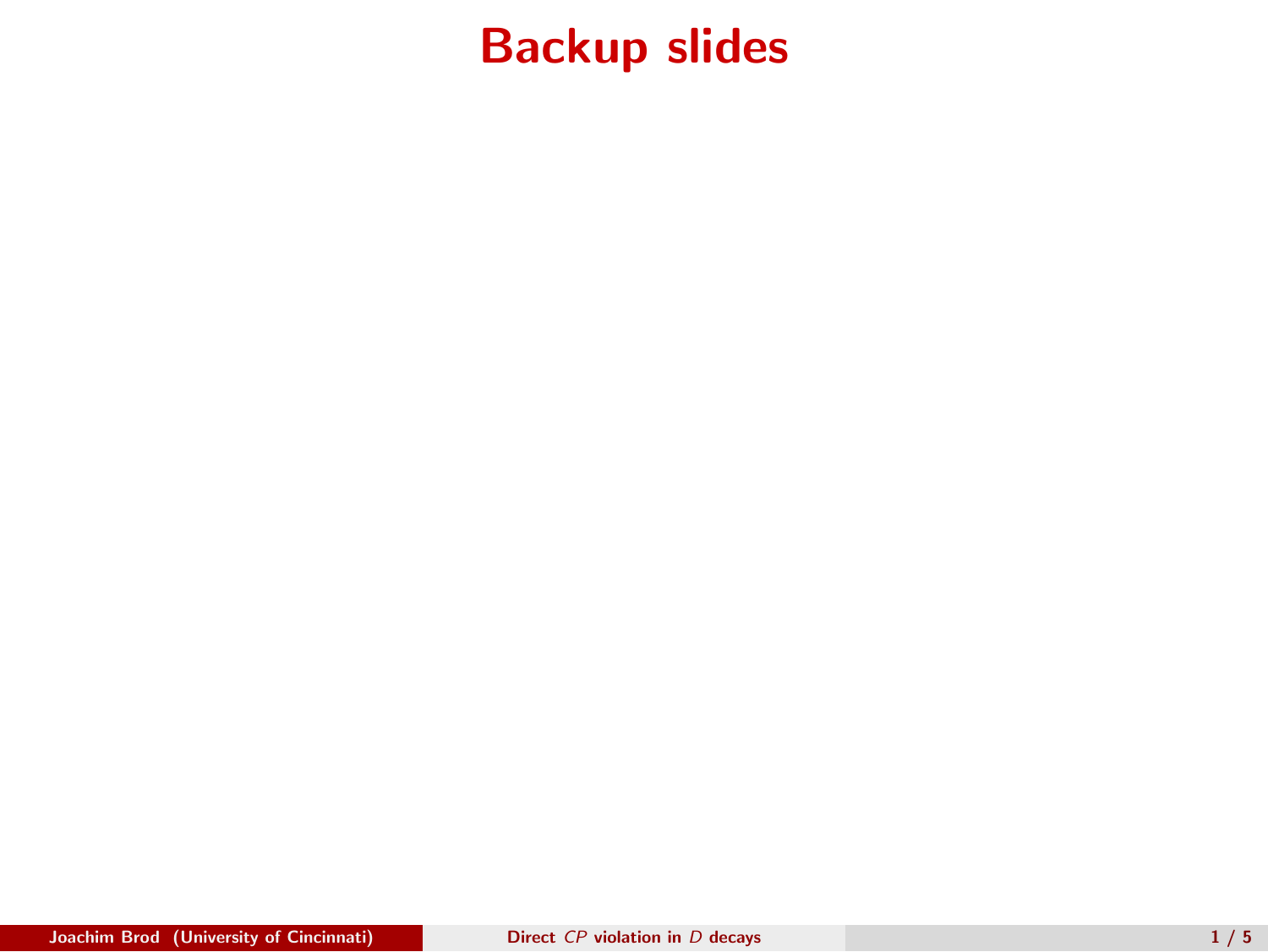## Penguin matrix elements

$$
P_{f,1} = \frac{G_F}{\sqrt{2}} V_{cb} V_{ub}^* C_6 \times \langle f| - 2(\bar{u}u)_{S+P} \otimes^A (\bar{u}c)_{S-P} |D^0 \rangle
$$
  

$$
P_{f,2} = \frac{G_F}{\sqrt{2}} V_{cb} V_{ub}^* 2(C_4 + C_6) \times \langle f|(\bar{q}_{\alpha}q_{\beta})_{V \pm A} \otimes^A (\bar{u}_{\beta}c_{\alpha})_{V-A} |D^0 \rangle
$$

$$
C_{4(6)}^{\text{eff}}(\mu, q^2) = C_{4(6)}(\mu) + C_1(\mu) \frac{\alpha_s}{2\pi} \left[ \frac{1}{6} + \frac{1}{3} \log \left( \frac{m_c}{\mu} \right) - \frac{1}{8} G \left( \frac{m_s^2}{m_c^2}, \frac{m_d^2}{m_c^2}, \frac{q^2}{m_c^2} \right) \right]
$$

$$
\frac{\langle f|(\bar{u}u)_{S+P}\otimes^A(\bar{u}c)_{S-P}|D^0\rangle}{\langle f|(\bar{s}_{\alpha}s_{\beta}-\bar{d}_{\alpha}d_{\beta})_{V-A}\otimes^A(\bar{u}_{\beta}c_{\alpha})_{V-A}|D^0\rangle}=\mathcal{O}(N_c),
$$
  

$$
\frac{\langle f|(\bar{u}_{\alpha}u_{\beta})_{V\pm A}\otimes^A(\bar{u}_{\beta}c_{\alpha})_{V-A}|D^0\rangle}{\langle f|(\bar{s}_{\alpha}s_{\beta}-\bar{d}_{\alpha}d_{\beta})_{V-A}\otimes^A(\bar{u}_{\beta}c_{\alpha})_{V-A}|D^0\rangle}=\mathcal{O}(1).
$$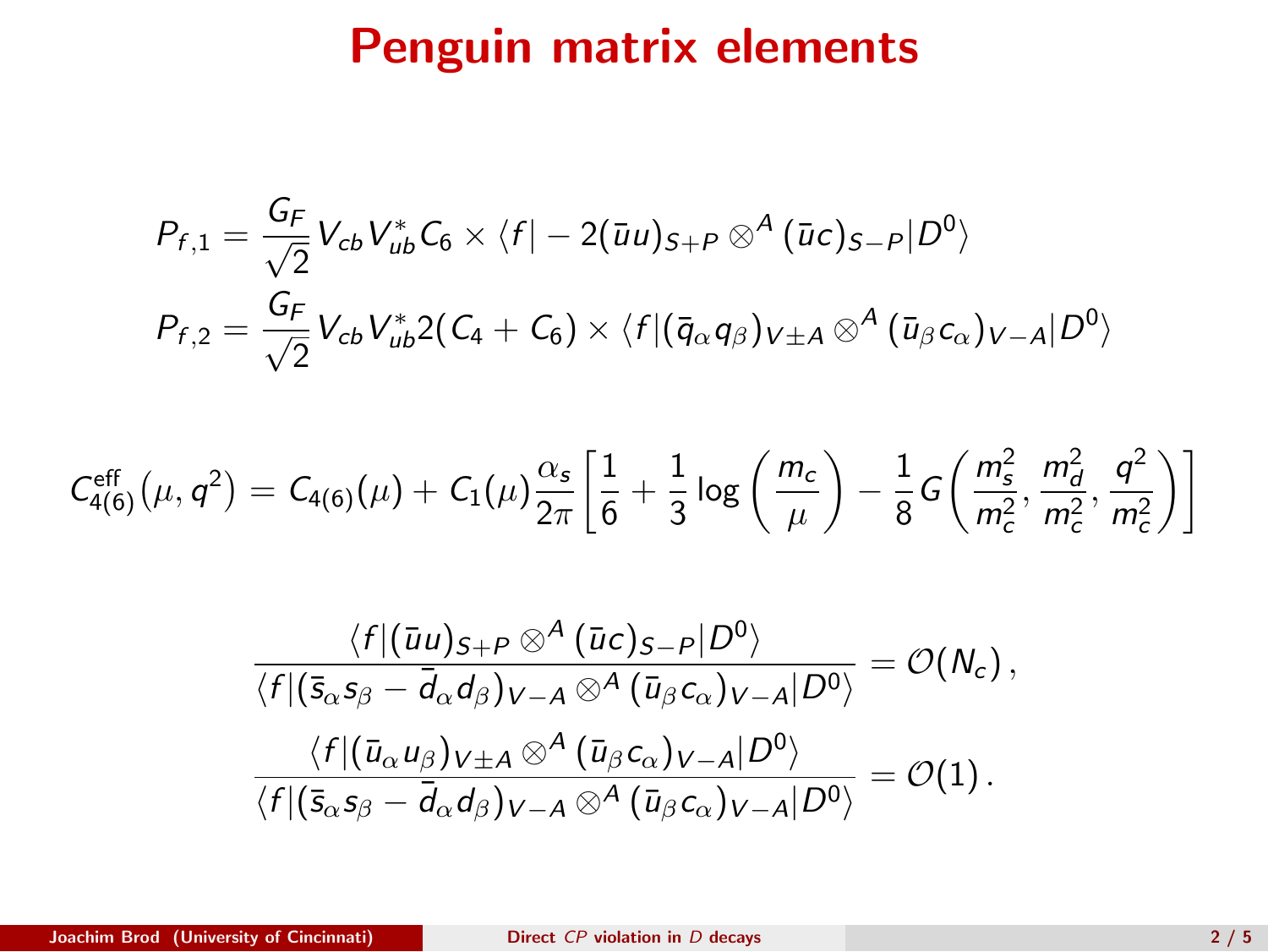# CP asymmetries from fit

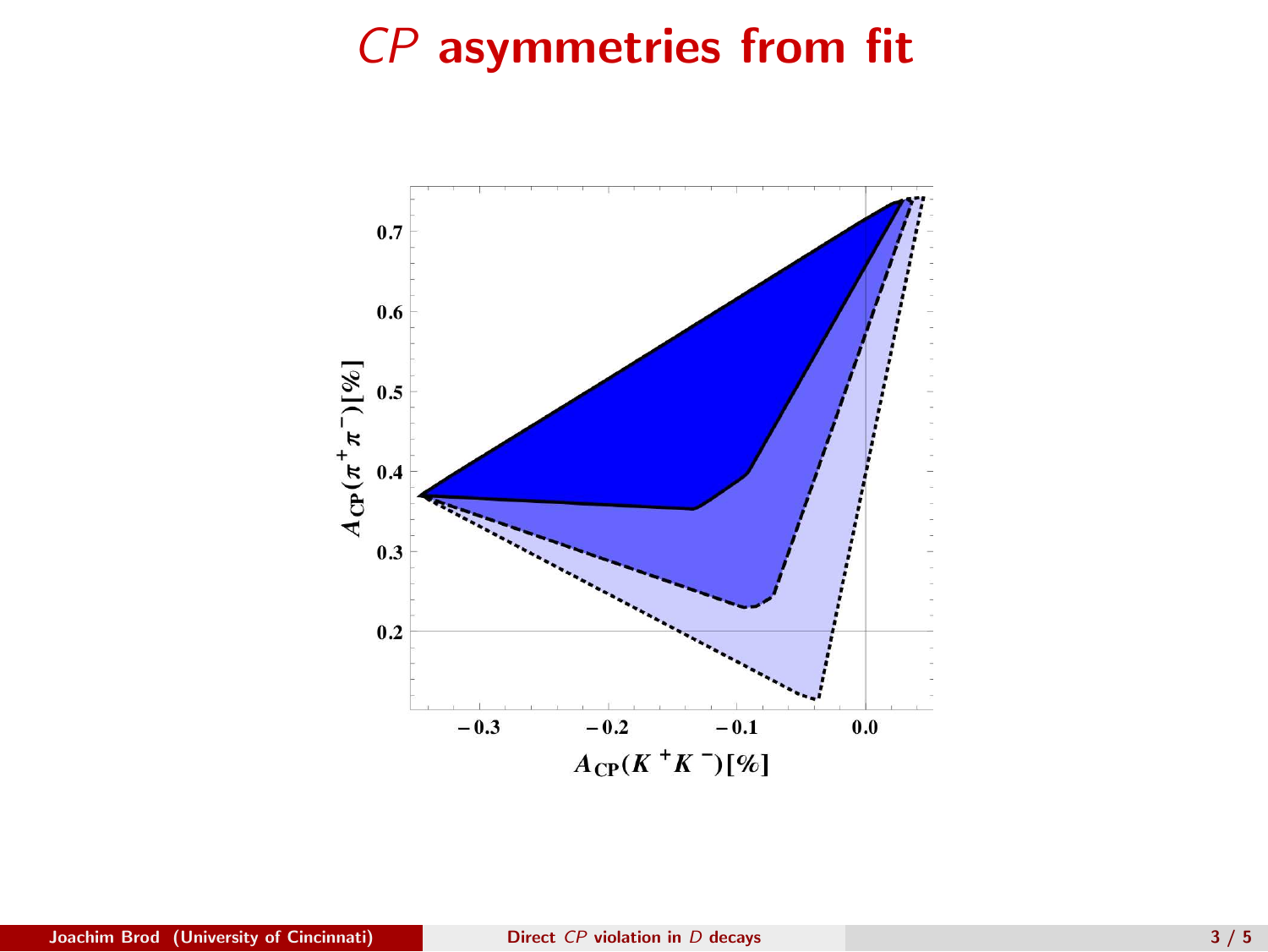# Different ranges of  $\epsilon_U$